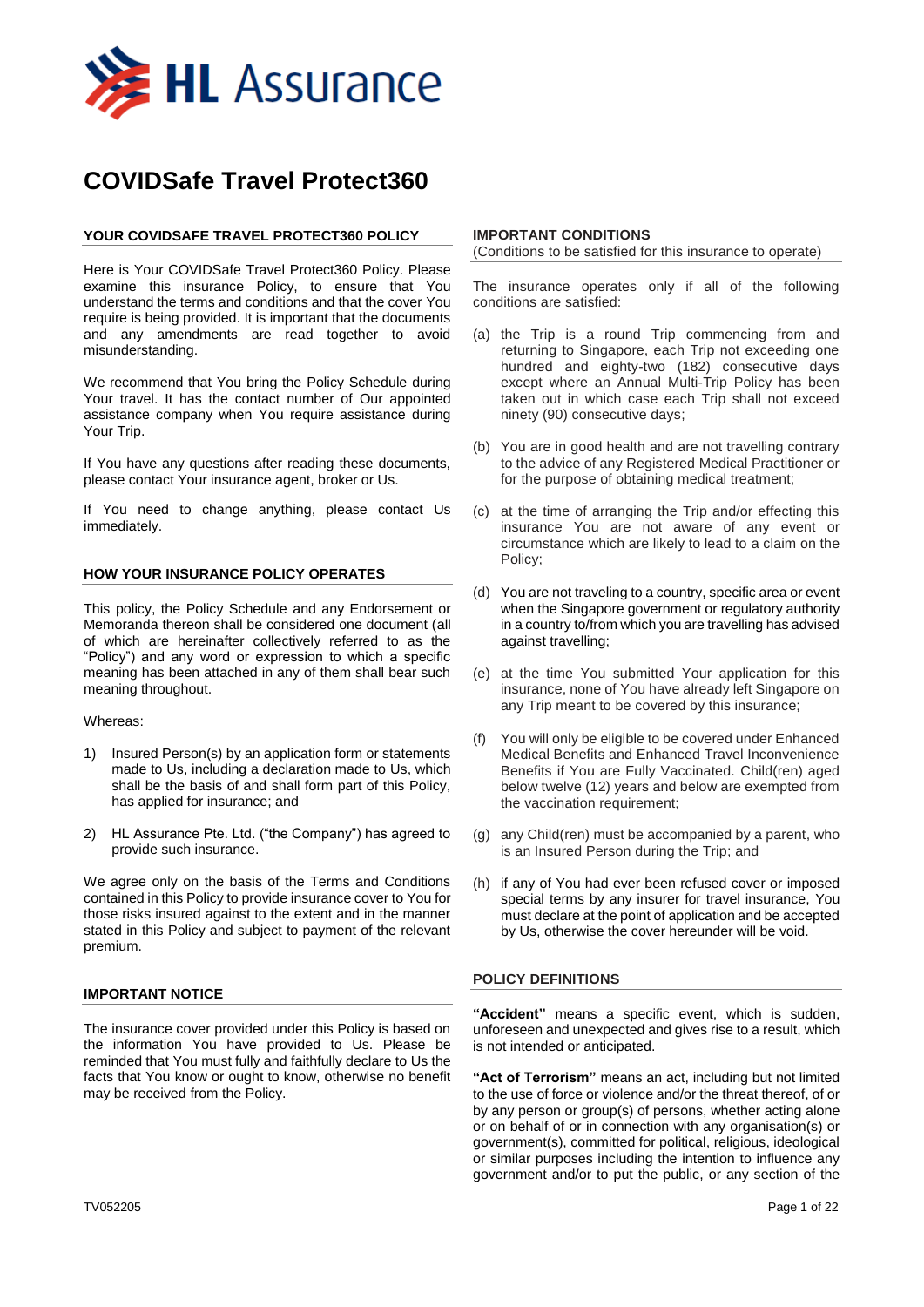public, in fear, whether or not such purposes or intentions are stated or unstated, or whether such interests are declared or not.

**"Adult"** means a person aged (at last birthday) eighteen (18) years and above at the date of commencement of this insurance.

**"Annual Multi-Trip Policy"** means a Policy issued for the selected Travel Insurance Plan where You can make an unlimited number of Trips to the selected Area of Travel as indicated in Your Policy Schedule during the Period of Insurance but each Trip not exceeding ninety (90) consecutive days.

**"Benefit Limit"** means the Maximum Benefit Payable as stated in the Coverage Outline of the Policy Schedule.

**"Bodily Injury"** means physical bodily injury to You occurring during the Trip caused solely and directly by an Accident and not by sickness, disease or gradual physical or mental wear and tear.

**"Child(ren)"** means Your unemployed and unmarried dependent child(ren), including step or legally adopted child(ren), above three (3) months old but below eighteen (18) years or up to twenty-five (25) years of age, if studying full time in a recognized institution of higher learning at the commencement of this insurance. Age is calculated as at last birthday.

**"Common Carrier"** means any bus, taxi, ferry, ship, train or tram provided and operated by a carrier duly licensed for the regular transportation of fare-paying passengers and any aircraft provided and operated by an airline or an air charter company which is duly licensed for the regular transportation of fare-paying passengers, and any regularly scheduled airport limousine, airport transit system operating on fixed routes and schedules.

**"COVID-19 related Medical Expenses"** means the charges after deduction of all government subsidies (if any) for diagnostic test or procedure, medical treatment, surgical operation medical supplies, medicine, or ambulance services received in a Hospital or rendered or recommended or prescribed by a Registered Medical Practitioner necessary to treat the medical conditions related to or arising from COVID-19 after You are tested positive for COVID-19. All treatment including specialist treatment must be prescribed or referred by a Medical Practitioner in order for expenses to be reimbursed under this Policy, which reimbursement will not exceed the usual level of charges for similar treatment, medical services or supplies in the location where the expenses were incurred had this insurance not existed.

**"Curtailment"** means abandonment by You of a Trip by returning to Singapore after arrival at the booked destination before the scheduled return date set out in the Policy Schedule.

**"Diagnosed"** means the diagnosis of Your medical condition from medical testing laboratories that are either recognized by the respective governments Competent

Authorities or accredited in the area of molecular microbiology or immunology, excluding any self-testing.

**"Extreme Sports"** means any sports or activities that present a high level of inherent danger (i.e. involve exceptional speed, height, physical exertion, high level of expertise or highly specialized gear or stunts).

**"Fully Vaccinated"** means You have been vaccinated with any vaccines, including booster dose, approved under the World Health Organisation Emergency Use Listing (WHO EUL) or Singapore's National Vaccination Programme and You have served the respective duration post-vaccination for the vaccine to be fully effective and which the National Immunisation Registry (NIR) reflects Your vaccinated status.

**"Home"** means Your permanent place of residence in Singapore.

**"Home Contents"** means any household effects, appliances, decorations, furniture, fixtures and fittings and any personal belongings including jewelry and money owned by You and contained in the premises of Your Home in Singapore.

**"Hospital"** means an institution lawfully operated for the care and treatment of injured or sick persons with organized facilities for diagnosis and surgery, having twenty-four (24) hours per day nursing services by legally qualified registered nurses and medical supervision under Registered Medical Practitioners, but not including any institution used primarily as a clinic, a nursing or convalescent home, a place of rest, a geriatric care facility, a mental institution, a rehabilitation or extended care facility, or a place for the care or treatments of alcoholics or drug addicts.

**"Immediate Family Member"** means Your legal spouse, biological Child(ren), step or legally adopted Child(ren), parent, parent-in-law, sibling, grandparent, grandparent-inlaw, great grandparent, great grandparent-in-law, grandchild(ren), brother-in-law or sister-in-law.

**"Insured Person(s), You, Your"** means the person or persons described as such including Child(ren) in the Policy Schedule, ordinarily residing in Singapore for whom the insurance is arranged.

**"Isolation Order"** means a legal order, issued to quarantine or isolate an individual who is, or is suspected to be, a carrier of COVID-19, or a contact of a person confirmed to have COVID-19.

**"Insolvency"** means the inability of an individual or entity to pay its debts when they are due and is deemed to occur, in the case of an individual, upon bankruptcy petition being presented against him and in the case of an entity, upon resolution for winding up being passed or a winding up petition being presented against it.

**"Loss of one Eye"** means the complete and irrecoverable and irremediable loss of sight in one eye.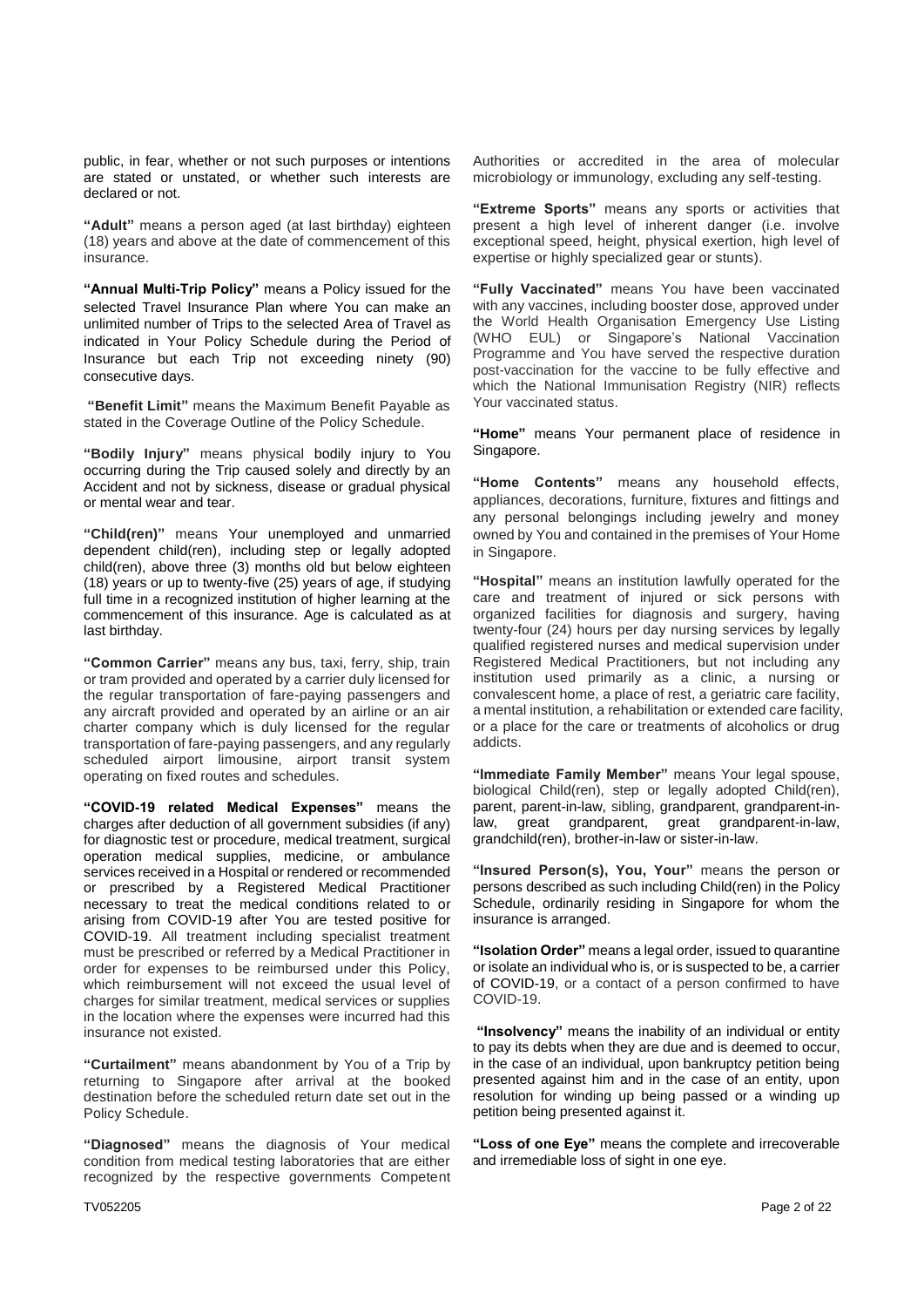**"Loss of one Limb"** means loss by physical severance of a hand at or above the wrist or of a foot at or above the ankle, or permanent and total loss of use of a hand or foot.

**"Major Burns"** means Third Degree Burns (destruction of the skin to its full depth and damage to the tissues beneath) with burnt areas equal to or greater than twenty percent (20%) of Your total body surface area or five percent (5%) of the surface area of Your head, provided that the assessment of the burns is certified by a Registered Medical Practitioner with medical reports and full diagnosis.

**"Medical Expenses"** means the charges for diagnostic test or procedure, medical treatment, surgical operation, nursing care, medical supplies, dental treatment (as a result of Bodily Injury only), medicine, physiotherapy or ambulance services received in a Hospital or rendered or recommended or prescribed by a Registered Medical Practitioner. All treatment including specialist treatment must be prescribed or referred by a Medical Practitioner in order for expenses to be reimbursed under this Policy, which reimbursement will not exceed the usual level of charges for similar treatment, medical services or supplies in the location where the expenses were incurred had this insurance not existed.

**"Money"** means cash, bank notes and coins, cheques, traveler's cheques or money orders.

**"Period of Insurance"** means the period during which the coverage under the Policy is effective, as stated in the Policy Schedule.

Under Section 19, 22, 40 and 41, it means the period commencing on the Issue Date of the Policy Schedule or thirty (30) days before the date of commencement of the scheduled Trip, whichever is later.

**"Permanent Total Disablement"** means disablement that solely directly and totally renders You unable to pursue, engage in, or attend to any business or occupation of any and every kind for the remainder of Your life as determined in writing by way of a medical report issued by a Registered Medical Practitioner, such medical report to be issued only after You were unfit to work for a period of twelve (12) continuous months from the date of the Bodily Injury as proven by medical certificates to that effect.

**"Personal Documents"** means passport, visa, identity card, driving license or like documents of identity, credit card, travelling pass or tickets.

**"Personal Effects"** means items of personal use, worn or carried by You.

**"Pre-Existing Medical Condition"** means any condition which is in existence within one hundred and eighty-two (182) days prior to the commencement of Your Trip, regardless of whether:

- a) You have received medical treatment, diagnosis, consultation or prescribed drugs; or
- b) Symptoms or manifestations have existed; or
- c) Treatment was actually sought or received; or

d) A reasonable person in the circumstances would be expected to be aware of the condition.

This definition of Pre-Existing Medical Condition shall also apply to Your Immediate Family Member or Travelling Companion or any person upon whose good health Your Trip depends

**"Registered Medical Practitioner"** means a person qualified by degree in western medicine and duly licensed or registered with the relevant medical board or council to practice medicine and surgery in the geographical area of his practice, and who in rendering such services is practicing within the scope of his licensing and training. The attending Registered Medical Practitioner shall not be You, Your employee, Your spouse or Your relative.

**"Serious Bodily Injury or Serious Sickness"** when applied to You, means Bodily Injury or Sickness as a result of which You require treatment by a Registered Medical Practitioner and that results in You being certified by the Registered Medical Practitioner as being unfit to continue with the Trip. When applied to Your Travel Companion or Immediate Family Member, it means Injury or Sickness that is certified as being life threatening by a Registered Medical Practitioner and which results in cancellation of the scheduled Trip.

**"Sickness"** means any sudden and unexpected deterioration of Your physical health due to a medical condition contracted, commencing or manifesting during the Trip outside Singapore, which requires the treatment by a Registered Medical Practitioner provided the Sickness is not a Pre-Existing Medical Condition and the nature of the Sickness is not excluded from this Policy.

**"Single Return Trip"** means a Policy issued for the selected Travel Insurance Plan where You can make a single Trip to the selected Country of Travel or Area of Travel as indicated in Your Policy Schedule during the Period of Insurance but each Trip not exceeding one hundred and eighty-two (182) consecutive days.

**"Theft, Burglary or Robbery"** means dishonestly and illegally taken from You against Your Will, whether by stealth, by force or threat of force or by coercion.

**"Traditional Chinese Medical Practitioner"** means a person qualified by a medical degree/certification (including herbalist, acupuncturist or bonesetter) and duly licensed or registered with the relevant medical board or council to practice Traditional Chinese Medicine in the geographical area of his practice, and who in rendering such services is practicing within the scope of his licensing and training. The attending Traditional Chinese Medical Practitioner shall not be You, Your employee, Your spouse or Your relative.

**"Travel Alert"** means the communication, announcement and/or advisory issued by Singapore authorities recommending postponement of all non-essential travel such as the Ministry of Foreign Affairs (MFA) and/or Ministry of Health (MOH).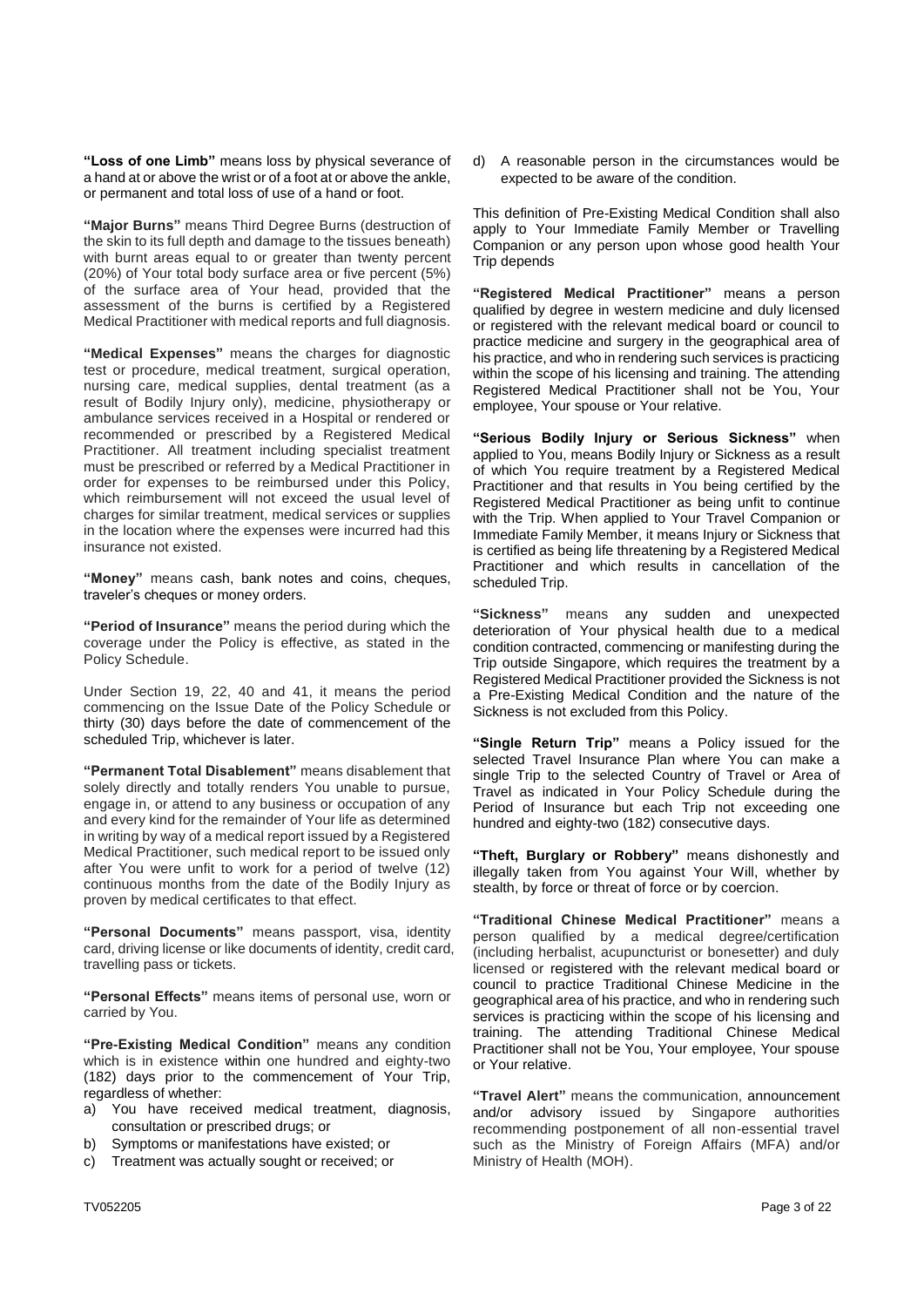**"Travel Companion"** means an accompanying person without whom the Trip cannot commence or continue but excluding a tour leader or group leader who is receiving remuneration in monetary form or in kind.

**"Trip"** means a Trip undertaken by You during the Period of Insurance beginning at the time You leave Singapore for the purpose of commencing the travel abroad and after Your return to Singapore or on the expiry date of the Period of Insurance shown in the Policy Schedule, whichever is the earlier, under a Single Return Trip Policy or an Annual Multi-Trip Policy.

**"We, Our, Us or Company"** refers to HL Assurance Pte. Ltd.

#### **AREA OF TRAVEL**

- **Area 1**: Brunei, Cambodia, Indonesia, Laos, Malaysia, Myanmar, Philippines, Thailand and Vietnam
- **Area 2**: Australia, China (Excluding Inner Mongolia and Tibet), Hong Kong, India, Japan, Korea, Macau, New Zealand, Sri Lanka, Taiwan and including countries in **Area 1**
- **Area 3:** Worldwide including countries listed in **Area 1 and 2** (excluding Afghanistan, Cuba, Democratic Republic of Congo, Iran, Iraq, Liberia, Libya, North Korea, Sudan, Somalia and Syria)

## **POLICY COVERAGE**

#### **MEDICAL AND OTHER EXPENSES**

## **Section 1. Overseas Medical Expenses**

We will pay You up to the Benefit Limit, for the necessary Medical Expenses incurred within ninety (90) days from the date of Your Bodily Injury or Sickness sustained during the Trip.

If Traditional Chinese Medical treatment is sought by You, We will pay for treatment by the Traditional Chinese Medicine Practitioner of up to \$100 per visit up to a maximum of \$500 per Trip.

## **Exclusions Applicable to Section 1**

No benefit will be payable under Section 1 for:

- 1. Medical treatment or aid obtained in Singapore.
- 2. Surgery or medical treatment which, in the opinion of the Registered Medical Practitioner, can be reasonably delayed until Your return to Singapore or arrival in the country of final destination for travelers not returning to Singapore.
- 3. Cosmetic or plastic surgery other than that necessitated to correct a condition resulting solely

from Bodily Injury occurring during the Trip and within the Period of Insurance.

- 4. The additional cost of single or private room accommodation at a Hospital.
- 5. Dental care other than that necessitated by accidental injuries to sound natural teeth occurring during the Trip and within the Period of Insurance.
- 6. Any elective treatment, aromatherapy, tonic medication, services provided by a health spa, massage parlor, convalescent or nursing home or any rehabilitation centre.
- 7. The cost of prosthetic devices or visual or hearing aids.

#### **Section 2. Medical Expenses in Singapore**

We will pay You up to the Benefit Limit, for the necessary Medical Expenses for medical treatment received when You return to Singapore for:

- a) follow-up treatment within thirty (30) days after Your return from the Trip, provided You have sought initial treatment overseas for Bodily Injury or Sickness which occurred outside Singapore during the Trip within the Period of Insurance and such initial treatment is claimable under Section 1; or
- b) treatment within three (3) days after Your return from the Trip where initial treatment for Bodily Injury or Sickness was not sought overseas, up to a maximum of thirty (30) days from the date of first treatment in Singapore, subject to a limit of up to \$100 per visit.

If Traditional Chinese Medical treatment is sought by You, We will pay for treatment by the Traditional Chinese Medicine Practitioner of up to \$100 per visit up to a maximum of \$500 per Trip.

For treatment incurred for physiotherapy, We will pay up to a maximum of \$500 per Trip.

#### **Exclusions Applicable to Section 2**

No benefit will be payable under Section 2 for:

- 1. Cosmetic or plastic surgery other than that necessitated to correct a condition resulting solely from Bodily Injury occurring during the Trip and within the Period of Insurance.
- 2. The additional cost of single or private room accommodation at a Hospital.
- 3. Dental care other than that necessitated by accidental injuries to sound natural teeth occurring during the Trip and within the Period of Insurance.
- 4. Any elective treatment, aromatherapy, tonic medication, services provided by a health spa, massage parlour, convalescent or nursing home or any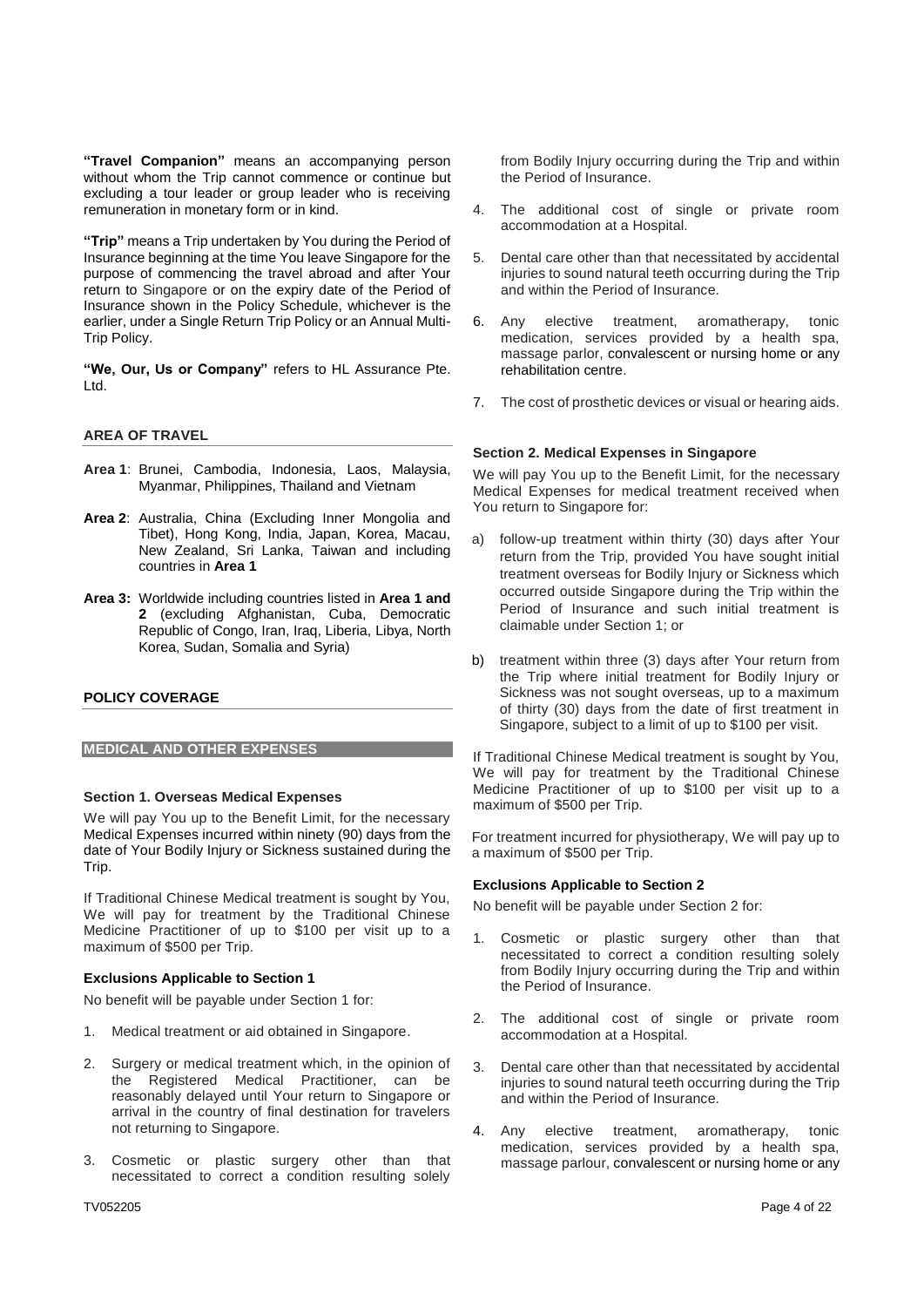#### rehabilitation centre.

5. The cost of prosthetic devices or visual or hearing aids.

## **Section 3. Compassionate Visit**

In the event that You sustain Bodily Injury or Sickness whilst travelling out of Singapore and is hospitalized for seven (7) consecutive days with no accompanying Adult person and the Registered Medical Practitioner determines that it is medically necessary for You to have an accompanying Adult person with You, We will pay You up to the Benefit Limit, for the necessary travelling (economy airfare) and reasonable accommodation expenses of one (1) Adult Immediate Family Member, relative or friend to travel from Singapore to be with You.

The Adult Immediate Family Member, relative or friend should not exceed the age of eighty-four (84) years old.

#### **Section 4. Repatriation of Mortal Remains**

In the event of Your death due to Bodily Injury or Sickness sustained whilst travelling out of Singapore, Our appointed assistance company will arrange for the transportation of the return of Your mortal remains to Singapore, and We shall pay such expenses incurred up to the Benefit Limit.

This Section is not applicable to Insured Person(s) who are above the age of eighty-four (84) years old.

#### **Exclusions Applicable to Section 4**

No benefit will be payable under Section 4 for:

Expenses for a service not approved and arranged by Us or Our appointed assistance company.

#### **Section 5. Overseas Funeral Expenses**

In the event of Your death due to Bodily Injury or Sickness sustained whilst travelling out of Singapore, We will pay the reasonable charges, up to the Benefit Limit, for the funeral ceremony held in the locality out of Singapore where Your death occurred.

#### **Section 6. Return of Minor Children**

In the event that You sustain Bodily Injury or Sickness whilst travelling out of Singapore and is hospitalized and Your Child(ren) who is/are on the same Trip, is left unattended, We will pay You up to the Benefit Limit, for the necessary travelling (economy airfare) and accommodation expenses of one (1) Adult Immediate Family Member, relative or friend to travel from Singapore to accompany the Child(ren) back Home. Provided that if the return ticket of the Child(ren) is not valid for the return, You shall surrender any unused portion of the return ticket to Us.

The Adult Immediate Family Member, relative or friend should not exceed the age of eighty-four (84) years old.

#### **Section 7. Emergency Medical Evacuation**

In the event that You sustain Bodily Injury or Sickness whilst travelling out of Singapore and if judged by Our appointed assistance company that it is medically appropriate to move You to another location for medical treatment or to return You to Singapore, Our appointed assistance company shall arrange for the mode of evacuation, based on the medical severity of Your condition and We shall pay such expenses incurred, up to the Benefit Limit.

You and the persons acting on Your behalf will be required to provide details of insurance such as name, identification / passport number, Policy number, etc.

This Section is not applicable to Insured Person(s) who are above the age of eighty-four (84) years old.

#### **Exclusions Applicable to Section 7**

No benefit will be payable under Section 7 for:

- 1. Evacuation expenses incurred for services provided by another party for which You are not liable to pay, or any expenses already included in the cost of a scheduled Trip.
- 2. Expenses for a service not approved and arranged by Us or Our appointed assistance company except in the event that You or Your Travel Companions cannot notify Us or Our appointed assistance company during an emergency medical situation for reasons beyond Your control. Such expenses incurred shall be subjected to Our review and reimbursed up to the amount which Our appointed assistance company would have incurred for services provided under the same circumstances.
- 3. Any treatment performed or ordered by a person who is not a Registered Medical Practitioner.
- 4. Surgery or medical treatment which, in the opinion of the Registered Medical Practitioner, can be reasonably delayed until Your return to Singapore or arrival in the country of final destination for travelers not returning to Singapore.

#### **Section 8. Overseas Hospital Cash Benefit**

In the event that You sustain Bodily Injury or Sickness whilst travelling out of Singapore and is considered medically necessary by a Registered Medical Practitioner that You be hospitalized in a normal ward in an overseas Hospital to receive in-patient treatment, We will pay You \$200 for each continuous 24 hour period, up to the Benefit Limit.

# **Section 9. Hospital Cash Benefit In Singapore**

In the event that You sustain Bodily Injury or Sickness whilst travelling out of Singapore and is considered medically necessary by a Registered Medical Practitioner that You be hospitalized in Singapore immediately upon return to receive in-patient treatment, We will pay You \$200 for each continuous twenty-four (24) hour period, up to the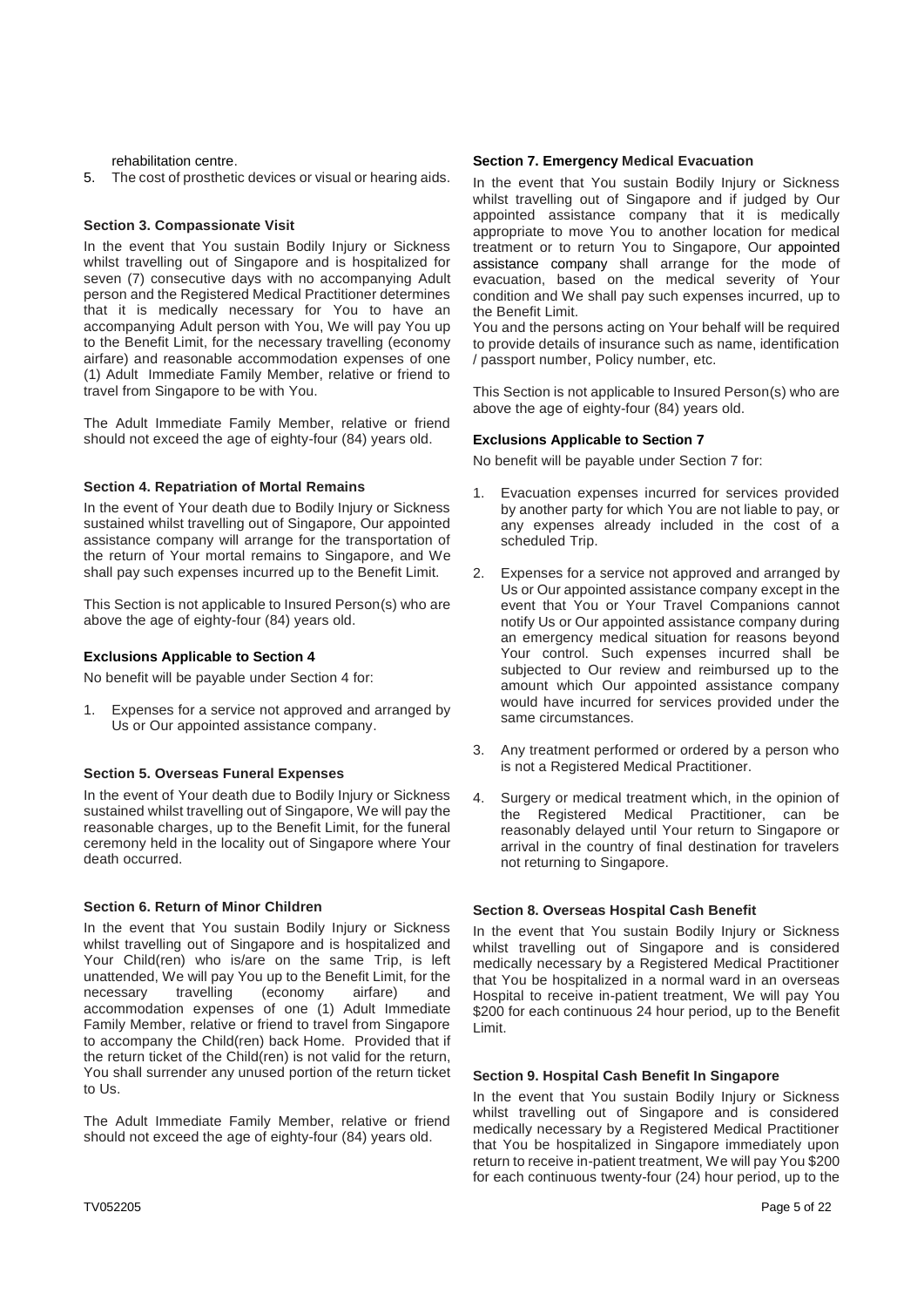Benefit Limit.

# **Exclusions Applicable to Section 9**

No benefit will be payable under Section 9 unless:

1. Hospitalization for treatment of Your Bodily Injury or Sickness caused by the Accident occurs within thirty (30) days of the Accident.

**PERSONAL ACCIDENT**

#### **Section 10. Accidental Death & Permanent Disablement**

We shall pay according to the percentage of Benefit Limit as specified hereunder in the event that you sustain a Bodily Injury which within twelve (12) months of its happening is the sole and independent cause of the following Covered Event whilst You were travelling out of Singapore during the Period of Insurance, provided that only one of Covered Events 1 - 5 is payable.

| <b>Covered Event</b> |                                                        | Percentage<br>οf<br><b>Benefit Limit</b> |
|----------------------|--------------------------------------------------------|------------------------------------------|
|                      | Death                                                  | 100%                                     |
| $\overline{2}$       | Permanent<br>Total<br><b>Disablement</b>               | 100%                                     |
| 3                    | Loss of two eyes, two limbs<br>or one eye and one limb | 100%                                     |
|                      | Loss of one eye or one limb                            | 50%                                      |
| 5                    | <b>Major Burns</b>                                     | 100%                                     |

In the event of Your death, the benefits payable for death under this Section will be paid to Your legal personal representative(s).

## **Exclusions Applicable to Section 10**

No benefit will be payable under Section 10:

- 1. Unless death or loss occurs within twelve (12) months from the date of the relevant Bodily Injury.
- 2. For more than one Covered Event.

## **Section 11. Credit Card Outstanding Balance**

In the event of Your death due to Bodily Injury or Sickness sustained whilst travelling out of Singapore, We will pay up to the Benefit Limit any outstanding balance under Your personal credit card(s) for purchases and services charged to such card(s) while outside Singapore during the Period of Insurance. For the avoidance of doubt, this Section is not applicable to Insured Person(s) who are Child(ren).

#### **Exclusions Applicable to Section 11**

No benefit will be payable under Section 11:

- If You are entitled to indemnity under any other insurance policy.
- 2. For persons under the age of eighteen (18) years.

3. For interest accrued or financial charges or similar charges/fees.

#### **Section 12. Cash Relief for Death Due to Accident**

We will pay the Benefit Limit in the event that You suffer death due to Bodily Injury or Sickness sustained whilst travelling out of Singapore during the Period of Insurance.

#### **Section 13. Child Education Grant**

In the event that You sustain a Bodily Injury which within twelve (12) months of its happening is the sole and independent cause of Your death and You have surviving Child(ren), We will pay \$5,000 for each Child up to Benefit Limit.

#### **TRAVEL INCONVENIENCE**

#### **Section 14. Loss of Baggage and Personal Effects**

We shall pay You up to the Benefit Limit for accidental loss or damage due to Theft, Burglary or Robbery to Your baggage or Personal Effects, which You took along during the Trip or purchased during the Trip, occurring during the Period of Insurance, provided that We shall not be liable for more than \$500 in respect of any one article or pair or set of articles.

This Policy will extend to cover accidental loss or damage while in the custody of an airline or other carrier, provided a report is made immediately upon discovery to the airline or other carrier and proof of compensation is obtained or where such compensation is denied, proof of such denial.

We shall have the right to opt to make payment, reinstate or repair any damaged article subject to due allowance for wear and tear and depreciation.

#### **Pair and Sets Clause**

Where any insured item consists of articles in a pair or set, this Section will not pay more than the value of any particular part or parts which may be lost or damaged without reference to any special value which such article or articles may have as part of such pair or set, nor more than a proportionate part of the value of the pair or set.

#### **Exclusions Applicable to Section 14**

No benefit will be payable under Section 14 for:

- 1. Loss or damage arising from delay, confiscation, detention, requisition or destruction by Customs or other officials.
- 2. Loss or damage to Money, Personal Documents, stamps, bonds, coupons, negotiable instruments, title deeds, manuscripts, securities or documents of any kind.
- 3. Breakage or damage to fragile articles (excluding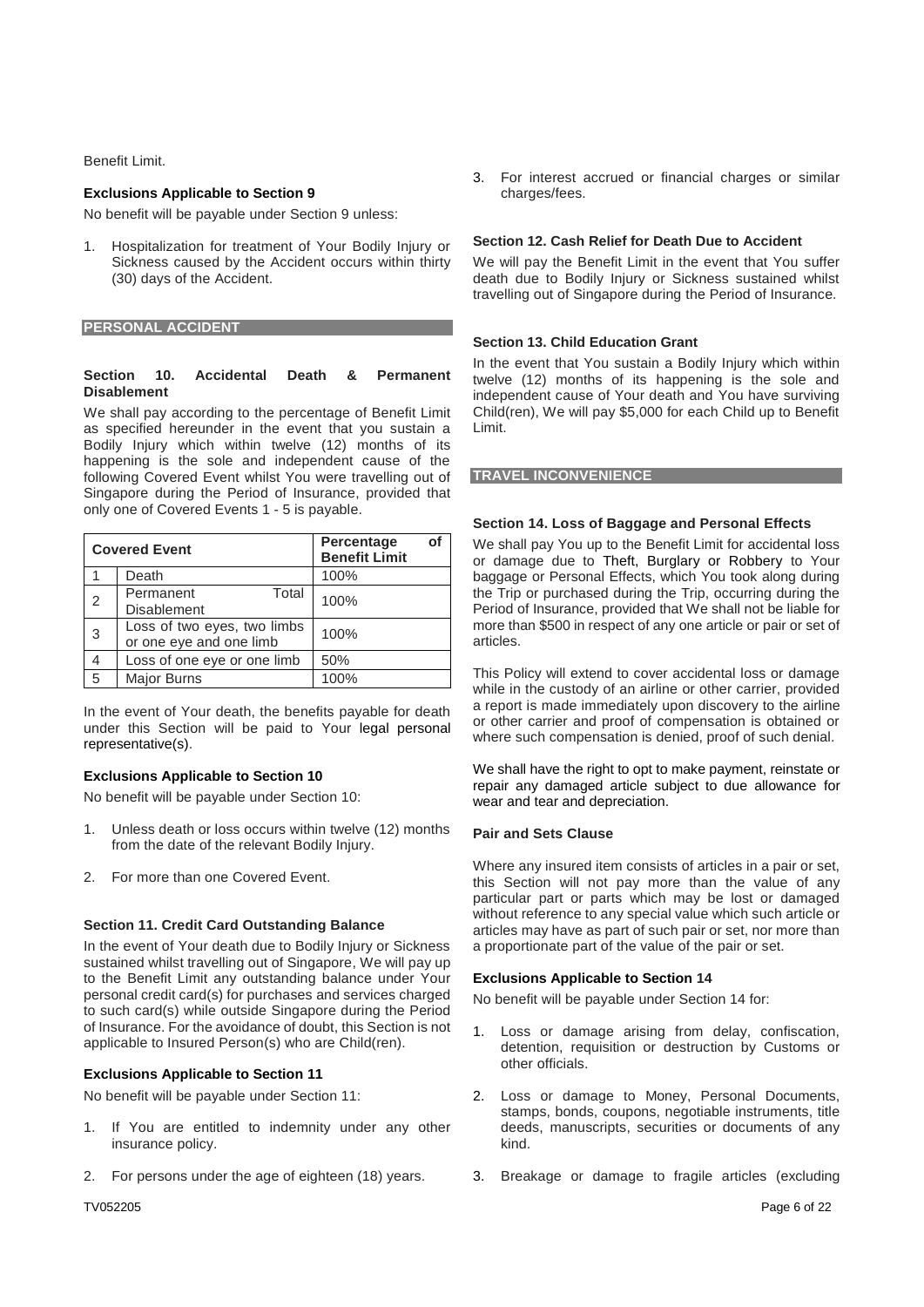cameras and tape recorders) unless caused by an Accident to the conveyance in which the baggage is being carried.

- 4. Business goods or samples or equipment of any kind.
- 5. Perishables such as fruits or food articles and consumable articles such as cosmetics, toiletries, contact or corneal lenses, skincare products and perfume.
- 6. Sports equipment, musical instruments, dentures or bridges for teeth.
- 7. Normal wear and tear, gradual deterioration, or mechanical or electrical breakdown or derangement.
- 8. Loss or damage while in the custody of an airline or other carrier, unless reported immediately on discovery and in the case of an airline, a Property Irregularity Report obtained upon its discovery.
- 9. Losses due to Theft, Burglary or Robbery unless reported to the local police, where the loss occurs, within twenty-four (24) hours of loss and a local police report is obtained.
- 10. Unattended properties unless kept inside a locked hotel room, or in the care and custody of an airline, carrier or hotelier.
- 11. Loss or damage to personal computers (except for laptops) portable personal data processing/storage equipment, tablets and communication equipment, and their accessories.
- 12. Unexplained and mysterious disappearance of Your baggage or Personal Effects.
- 13. Loss or damage due to Your omission, negligence or carelessness.
- 14. Animals, motor vehicles (including accessories), motorcycles, boats, motors and any other conveyance.
- 15. Paintings, antiques, artifacts, objects of art or gemstones.

#### **Section 15. Personal Money**

We will pay You up to the Benefit Limit, for the loss of Money belonging to You while in Your care, custody or control whilst overseas during the Period of Insurance due to Theft, Burglary or Robbery.

## **Exclusions Applicable to Section 15**

No benefit will be payable under Section 15 for:

- Loss or damage arising from delay, confiscation, detention, requisition or destruction by Customs or other officials.
- 2. Loss or damage to stamps, bonds, coupons,

negotiable instruments, title deeds, manuscripts, securities or documents of any kind.

- 3. Losses unless reported to the local police, where the loss occurs, within twenty-four (24) hours of loss and a local police report is obtained.
- 4. Shortage due to error, omission, exchange or depreciation in value; and
- 5. Travelers' cheques.
- 6. Unexplained and mysterious disappearance of Your Personal Money.
- 7. Loss or damage due to Your omission, negligence or carelessness.
- 8. Losses when the Money is not carried on You or with You at the time of the loss.
- 9. Money that is left unattended at any time.
- 10. Losses as a result of Your failure to take precaution or active supervision to ensure security of Your Money.

#### **Section 16. Personal Documents**

We will pay You up to the Benefit Limit, for the:

- a) actual replacement costs of Personal Documents belonging to You following accidental loss occurring during the Period of Insurance.
- b) additional travelling and accommodation expenses necessarily incurred by You outside Singapore for replacement of passport or procurement of requisite documents of identity to continue the Trip or return to Singapore following accidental loss of passport or like documents of identity during the Period of Insurance.

#### **Exclusions Applicable to Section 16**

No benefit will be payable under Section 16 for:

- 1. Loss or damage arising from delay, confiscation, detention, requisition or destruction by Customs or other officials.
- 2. Loss or damage to stamps, bonds, coupons, negotiable instruments, title deeds, manuscripts, securities or documents of any kind.
- 3. Normal wear and tear, gradual deterioration, or mechanical or electrical breakdown or derangement.
- 4. Loss or damage while in the custody of an airline or other carrier, unless reported immediately on discovery and, in the case of an airline, a Property Irregularity Report obtained upon its discovery.
- 5. Losses unless reported to the local police, where the loss occurs, within twenty-four (24) hours of loss and a local police report is obtained.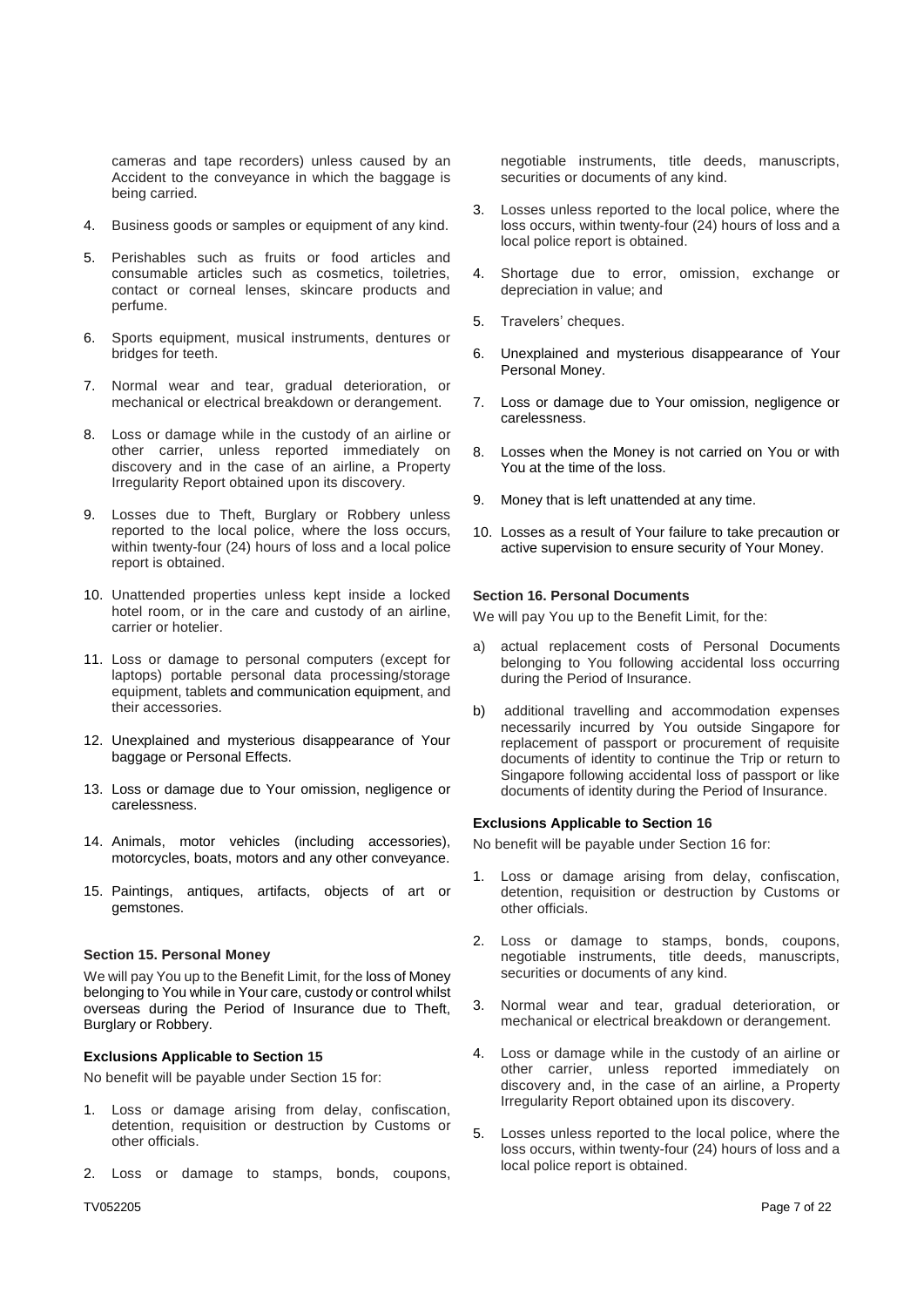- 6. Unattended properties unless kept inside a locked hotel room, or in the care and custody of an airline, carrier or hotelier.
- 7. Unexplained and mysterious disappearance of Your Personal Documents.
- 8. Loss or damage due to Your omission, negligence or carelessness.

## **Section 17. Emergency Phone Charges**

We shall pay up to the Benefit Limit of the telephone charges incurred on Your personal mobile phone used for the sole purpose of engaging the services of Our appointed assistance company during a medical emergency and for which a medical claim has been submitted under Section 1.

The telephone charges incurred must be supported by an itemized bill from Your telecommunication company.

## **Section 18. Delayed Baggage**

In the event that Your checked-in baggage is delayed (meaning temporarily misplaced in transit or misdirected by the carrier and not returned to You within six (6) hours after Your arrival at the baggage pick-up point of the scheduled overseas destination, We shall pay You \$100 for each continuous six (6) hour period, up to the Benefit Limit.

The delay must be verified in writing by the carrier, operator or their handling agents stating the length and reason(s) for the delay.

## **Exclusions Applicable to Section 18**

No benefit will be payable under Section 18:

- 1. If the delayed baggage shall prove to be lost or damaged and for which loss or damage a claim has been made and admitted under Section 14.
- If a baggage tag is not issued to You by the airline for Your check-in baggage

## **Section 19. Trip Cancellation**

We shall pay up to the Benefit Limit for loss of and/or forfeiture of deposits or charges paid in advance or contracted to be paid by You in the event of necessary and unavoidable cancellation of the whole Trip by You arising from:

- (a) death of or Serious Bodily Injury or Serious Sickness, suffered by You, Your Travel Companion or Immediate Family Member in Singapore, during the Period of Insurance;
- (b) witness summons issued to You or jury service to be performed by You that are not made known to You before the Trip was booked;
- (c) compulsory quarantine of You or Your Travel

#### Companion;

- (d) serious damage to Your Home in Singapore by a Natural Disaster, fire or burglary occurring within fourteen (14) days from the scheduled departure date of the Trip and during the Period of Insurance. For avoidance of doubt, We will have sole discretion in determining whether the damage sustained to Your Home is "serious damage" such that this clause is applicable;
- (e) cancellation of the scheduled Common Carrier services in which You have arranged to travel on to commence the Trip for at least twenty-four (24) hours from the time specified in the travel itinerary, due to strike or other industrial action, riot or civil commotion not assuming the proportions of or amounting to an uprising, military or usurped power;
- (f) adverse weather conditions; or
- (g) the issuance of Travel Alert for the planned destination.

The effective date of the above cover shall commence after this Policy has been purchased or within thirty (30) days before the date of commencement of the scheduled Trip.

Once You cancel the Trip and a claim is made under Section 19, the Policy will terminate immediately.

N.B. This Policy will only pay for a claim made under either Sections 19 or 22 or 29 for the same event but not for more than one of the Sections.

## **Exclusions Applicable to Section 19**

No benefit will be payable under Section 19 for loss arising from:

- 1. Government regulations or act, delay or amendment of the booked itinerary, or failure in provision of any part of the booked holiday (including error, omission or default) by the provider of any service forming part of the booked holiday as well as of the agent or tour operator through whom the holiday was booked.
- 2. Your disinclination to travel or Your financial circumstances.
- 3. Any unlawful act or criminal proceedings of You or any person on whom the holiday plan depends, other than witness summons, jury service or compulsory quarantine.
- 4. Any illness or disease, Pre-Existing Medical Condition, compulsory quarantine, strike or other industrial action, riot or civil commotion not assuming the proportions of or amounting to an uprising, military or usurped power, hijack, adverse weather condition or Travel Alert existing at the time of application for this insurance.
- 5. Failure to notify the travel agent, tour operator or provider of transport or accommodation immediately after it is found necessary to cancel or curtail the travel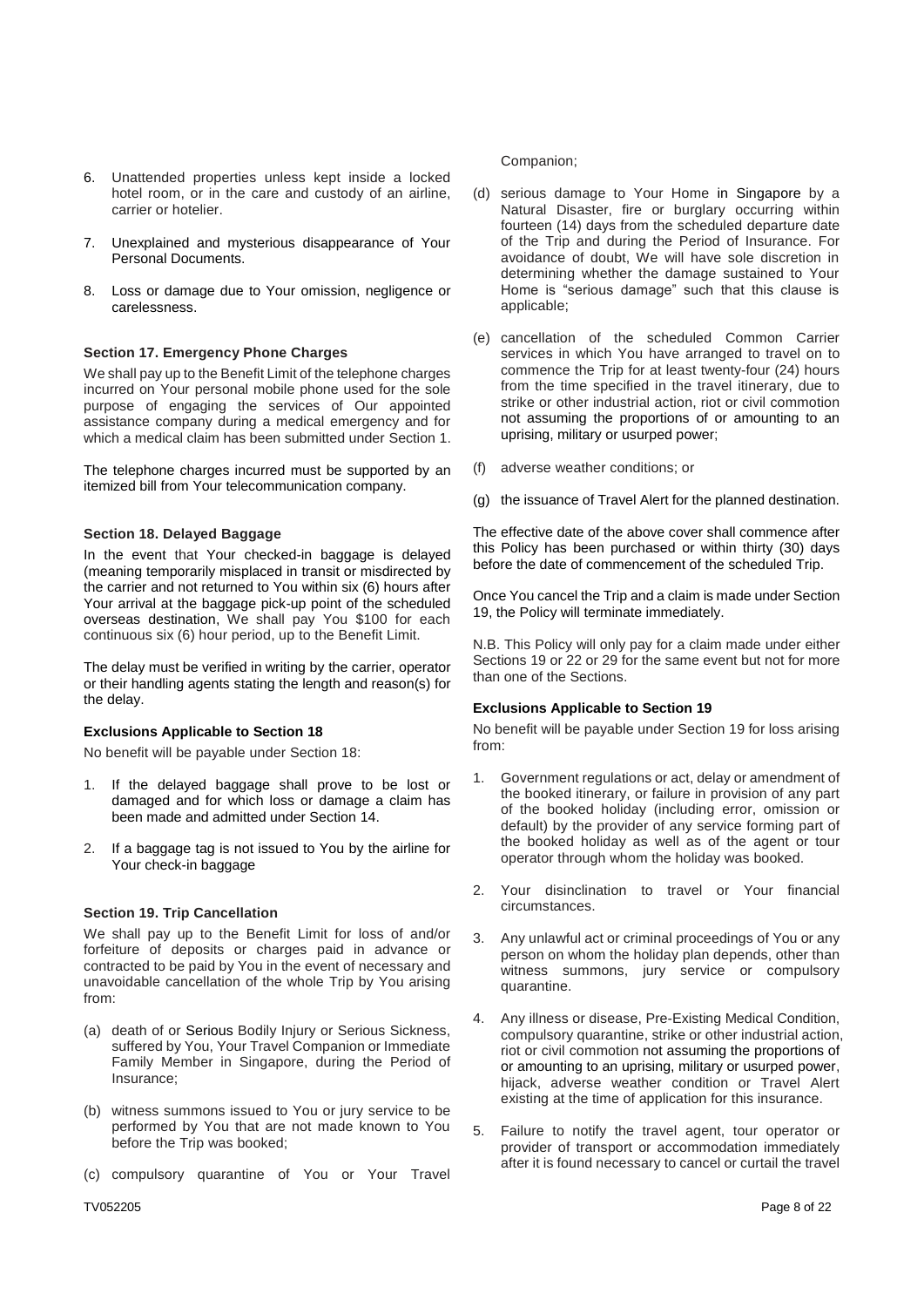arrangement.

- 6. The covered events if this Policy is purchased less than three (3) days prior to the commencement of the scheduled Trip.
- 7. Loss that is covered by any other existing insurance scheme, government program or that it will be paid or refunded by a hotel, Common Carrier, travel agent or any other provider of travel and/or accommodation.
- 8. An Epidemic or Pandemic as declared by the World Health Organisation or the Ministry of Health of Singapore.
- 9. The use for any air miles, holiday points, membership or credit card redemption You use to pay for all or part of Your Trip.

# **Section 20. Trip Curtailment**

We shall pay You up to the Benefit limit for:-

- 1. The unused portion of irrecoverable prepaid tour fares or transport or accommodation costs included in the Trip arising from necessary and unavoidable Curtailment of the planned Trip as a direct result of any of the matters set out in Section 20 (a) to (g) below, provided that if the original return ticket is not valid for the return, You shall surrender any unused portion of the return ticket to Us;
- 2. Your additional travelling and accommodation expenses reasonably incurred to extend Your stay outside Singapore as a result of the matters set out at Section 20 (a), (c), (e), (f) or (g) below.
	- (a) death, Serious Bodily Injury or Serious Sickness, occurring to You, Your Travel Companion or Immediate Family Member in Singapore, during the Period of Insurance;
	- (b) witness summons issued to You or jury service to be performed by You that are not made known to You before the Trip was booked;
	- (c) compulsory quarantine of You or Your Travel Companion;
	- (d) serious damage to Your Home in Singapore by a Natural Disaster, fire or burglary occurring within fourteen (14) days from the scheduled departure date of the Trip and during the Period of Insurance. For avoidance of doubt, We will have sole discretion in determining whether the damage sustained to Your Home is "serious damage" such that the said clause is applicable;
	- (e) cancellation of the scheduled Common Carrier services in which You have arranged to travel on to commence the Trip for at least twenty-four (24) hours from the time specified in the travel itinerary, due to strike or other industrial action,

riot or civil commotion not assuming the proportions of or amounting to an uprising, military or usurped power;

- (f) adverse weather conditions; or
- (g) the issuance of Travel Alert for the planned destination.

## **Exclusions Applicable to Section 20**

No benefit will be payable under Section 20 for loss arising from:

- 1. Government regulations or act, delay or amendment of the booked itinerary, or failure in provision of any part of the booked holiday (including error, omission or default) by the provider of any service forming part of the booked holiday as well as of the agent or tour operator through whom the holiday was booked.
- 2. Your disinclination to travel or Your financial circumstances.
- 3. Any unlawful act or criminal proceedings of any person on whom the holiday plan depends, other than witness summons, jury service or compulsory quarantine of You.
- 4. Any illness or disease, Pre-Existing Medical Condition, compulsory quarantine, strike or other industrial action, riot or civil commotion not assuming the proportions of or amounting to an uprising, military or usurped power, hijack, adverse weather condition or Travel Alert existing at the time of application for this insurance.
- 5. Failure to notify the travel agent, tour operator or provider of transport or accommodation immediately after it is found necessary to cancel or curtail the travel arrangement.
- 6. The covered events if this Policy is purchased less than three (3) days prior to the commencement of the scheduled Trip.
- 7. Loss that is covered by any other existing insurance scheme, government program or that it will be paid or refunded by a hotel, Common Carrier, travel agent or any other provider of travel and/or accommodation.
- 8. An Epidemic or Pandemic as declared by the World Health Organisation or the Ministry of Health of Singapore.
- 9. The use for any air miles, holiday points, membership or credit card redemption You use to pay for all or part of Your Trip.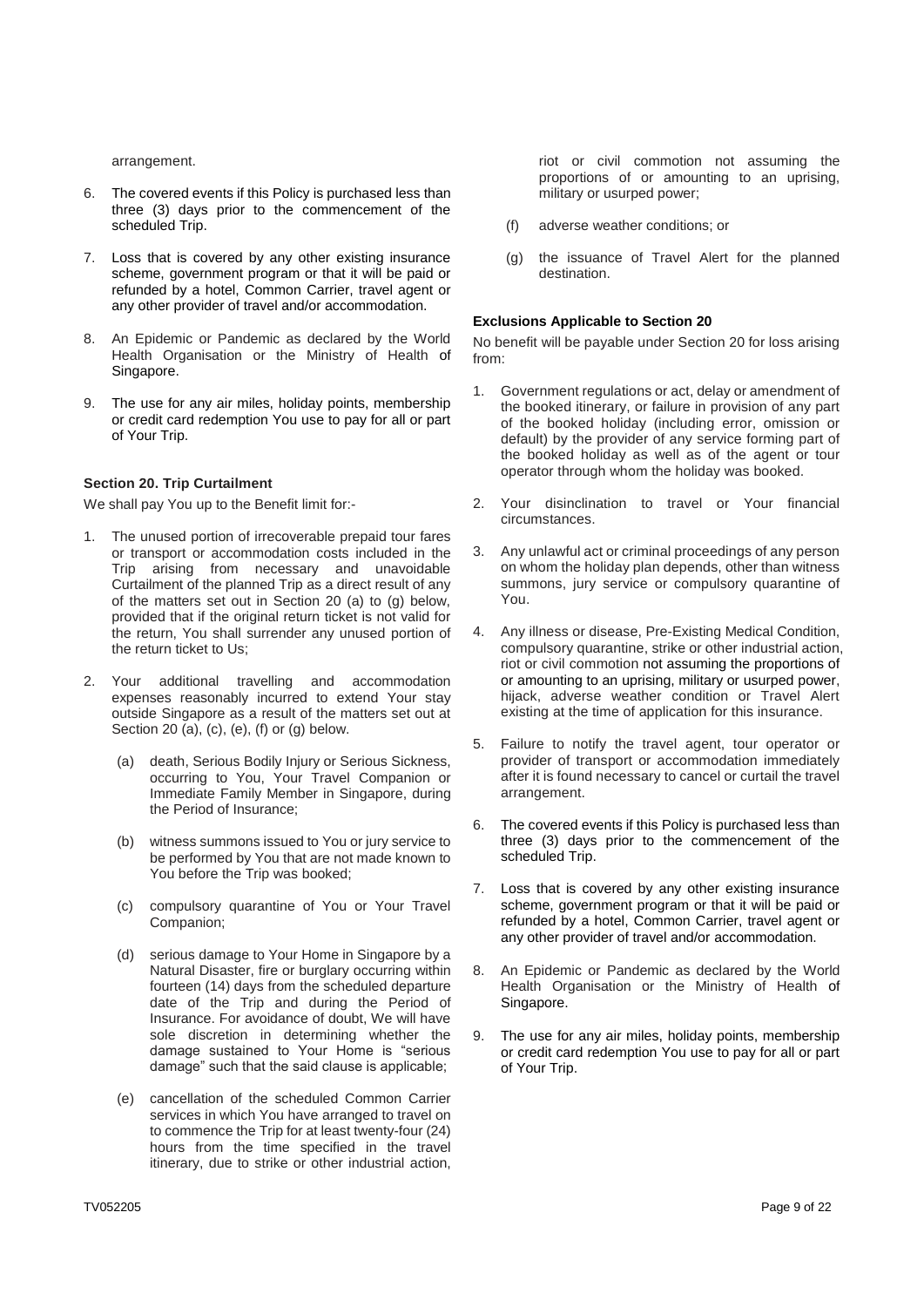#### **Section 21. Travel Delay**

In the event that the Common Carrier in which You have arranged to travel is delayed in departure for at least six (6) hours from the time specified in the travel itinerary, due to:

- 1. Strike or other industrial action;
- 2. Riot or civil commotion not assuming the proportions of or amounting to an uprising, military or usurped power;
- 3. Natural Disasters;
- 4. Adverse weather conditions; or
- 5. Mechanical breakdown or derangement or structural defect of that Common Carrier.

We shall pay You \$100 for each continuous six (6) hour period, up to the Benefit Limit.

## Provided that:

- (a) this benefit is only payable for either departure delay of the same flight or voyage; and
- (b) written confirmation from the carriers or the handling agents of the number of hours of delay and the reason for such delay is obtained

However, the benefit is not payable if a claim has already been made and admitted under either Section 19 or 20.

## **Exclusions Applicable to Section 21**

No benefit will be payable under Section 21 for loss arising from:

- 1. Failure to check-in according to itinerary
- 2. Failure to obtain written confirmation from the Common Carrier or the handling agents of the number of hours of delay and the reason for such delay.
- 3. Strike or other industrial action, riot or civil commotion not assuming the proportions of or amounting to an uprising, military or usurped power, hijack or adverse weather condition existing at the time of application for this insurance.
- 4. Your late arrival at the airport or port after check-in or booking-in time (except for late arrival due to strike or other industrial action).

N.B. This Policy will only pay for a claim made under either Section 21, 23 or 26 for the same event but not for more than one of the Sections.

## **Section 22. Travel Postponement**

We will pay You up to the Benefit Limit the reasonable administrative charges which You are legally liable to pay to postpone the Trip in the event of necessary and unavoidable postponement of the whole Trip by You arising from:

- (a) death, Serious Bodily Injury or Serious Sickness, occurring to You, Your Travel Companion or Immediate Family Member in Singapore, during the Period of Insurance;
- (b) witness summons issued to You or jury service to be performed by You that are not made known to You before the Trip was booked;
- (c) compulsory quarantine of You or Your Travel Companion;
- (d) serious damage to Your Home in Singapore by a Natural Disaster, fire or burglary occurring within fourteen (14) days from the scheduled departure date of the Trip and during the Period of Insurance. For avoidance of doubt, We will have sole discretion in determining whether the damage sustained to Your Home is "serious damage" such that the said clause is applicable;
- (e) cancellation of the scheduled Common Carrier services in which You have arranged to travel on to commence the Trip for at least twenty-four (24) hours from the time specified in the travel itinerary, due to strike or other industrial action, riot or civil commotion not assuming the proportions of or amounting to an uprising, military or usurped power;
- (f) adverse weather conditions; or
- (g) the issuance of Travel Alert for the planned destination. This coverage is effective only if this Policy is purchased before You become aware of any circumstances which could lead to the postponement of Your Trip and within thirty (30) days before the date of commencement of the scheduled Trip.

Once You postpone the Trip and a claim is made under Section 22 for Travel Postponement, the Policy will terminate immediately.

## **Exclusions Applicable to Section 22**

No benefit will be payable under Section 22 for loss arising from:

- 1. Government regulations or act, delay or amendment of the booked itinerary, or failure in provision of any part of the booked holiday (including error, omission or default) by the provider of any service forming part of the booked holiday as well as of the agent or tour operator through whom the holiday was booked.
- 2. Your disinclination to travel or Your financial circumstances.
- 3. Any unlawful act or criminal proceedings of You or any person on whom the holiday plan depends, other than witness summons, jury service or compulsory quarantine of You.
- 4. Any illness or disease, Pre-Existing Medical Condition,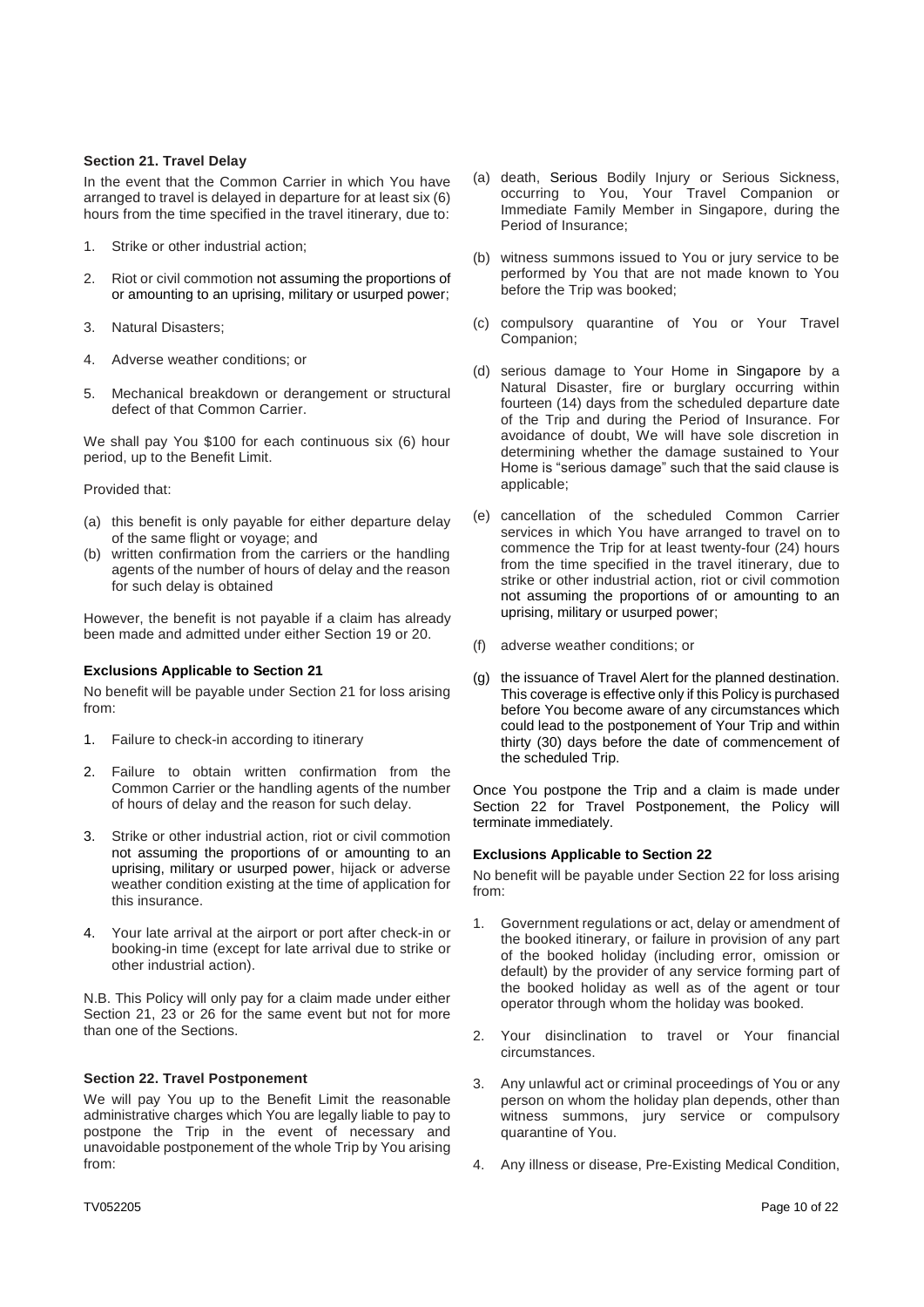compulsory quarantine, strike or other industrial action, riot or civil commotion not assuming the proportions of or amounting to an uprising, military or usurped power, hijack, adverse weather condition or Travel Alert existing at the time of application for this insurance.

- 5. Failure to notify the travel agent, tour operator or provider of transport or accommodation immediately after it is found necessary to cancel or curtail the travel arrangement.
- 6. The covered events if this Policy is purchased less than three (3) days prior to the commencement of the scheduled Trip.
- 7. Loss that is covered by any other existing insurance scheme, government program or that it will be paid or refunded by a hotel, Common Carrier, travel agent or any other provider of travel and/or accommodation.
- 8. An Epidemic or Pandemic as declared by the World Health Organisation or the Ministry of Health of Singapore.
- 9. The use for any air miles, holiday points, membership or credit card redemption You use to pay for all or part of Your Trip.

N.B. This Policy will only pay for a claim made under either Sections 19 or 22 or 29 for the same event but not for more than one of the Sections.

## **Section 23. Travel Misconnections**

In the event that You miss Your confirmed onward travel connection at the transfer point due to the late arrival of Your incoming connecting scheduled Common Carrier as a result of:

- 1. Strike or other industrial action;
- 2. Riot or civil commotion not assuming the proportions of or amounting to an uprising, military or usurped power;
- 3. Natural Disasters;
- 4. Adverse weather conditions; or
- 5. Mechanical breakdown or derangement or structural defect of that Common Carrier.

and no onward transportation is available for You within six (6) consecutive hours of Your arrival time, We shall pay You \$100 for each continuous six (6) hour period, up to the Benefit Limit.

You must obtain and provide Us a written verification from the operator(s) of the Common Carrier or their handling agent(s), stating the reason for the travel misconnection, the scheduled time and actual time of arrival and the scheduled time and actual time for departure of the next available Common Carrier.

N.B. This Policy will only pay for a claim made under either Section 21, 23 or 26 for the same event but not for more than one of the Sections.

#### **Section 24. Trip Disruption**

We will pay up to the Benefit Limit for the additional travelling and accommodation expenses reasonably incurred, which You have to pay, if You unexpectedly and unavoidably have to change any part of the Trip while overseas so that You can continue with Your Trip due to any of the following reasons

- (a) Serious Bodily Injury or Serious Sickness, occurring to You or Your Travel Companion during the Period of Insurance;
- (b) hijack, riot or civil commotion not assuming the proportions of or amounting to an uprising, military or usurped power which first occurs during the Period of Insurance;
- (c) cancellation of Your flight which You have arranged to travel, due to closure of the airport, runway or airspace or adverse weather conditions which forces Your flight to be grounded; or
- (d) the issuance of Travel Alert for the planned destination.

#### **Exclusions Applicable to Section 24**

No benefit will be payable under Section 24 for loss arising from:

- 1. Your disinclination to travel.
- 2. Any illness or disease, Pre-Existing Medical Condition, strike or other industrial action, riot or civil commotion not assuming the proportions of or amounting to an uprising, military or usurped power, hijack, adverse weather condition or Travel Alert existing at the time of application for this insurance.
- 3. Failure to notify the travel agent, tour operator or provider of transport or accommodation immediately after it is found necessary to change the travel arrangement.
- 4. Any expenses to upgrade You to a better class or category of transport or accommodation.
- 5. Extra expenses to extend Your Trip beyond what was originally scheduled, unless medically necessary and asked for in writing by a Registered Medical Practitioner.
- 6. Loss that is covered by any other existing insurance scheme, government program or that it will be paid or refunded by a hotel, Common Carrier, travel agent or any other provider of travel and/or accommodation.
- 7. The use for any air miles, holiday points, membership or credit card redemption You use to pay for all or part of Your Trip.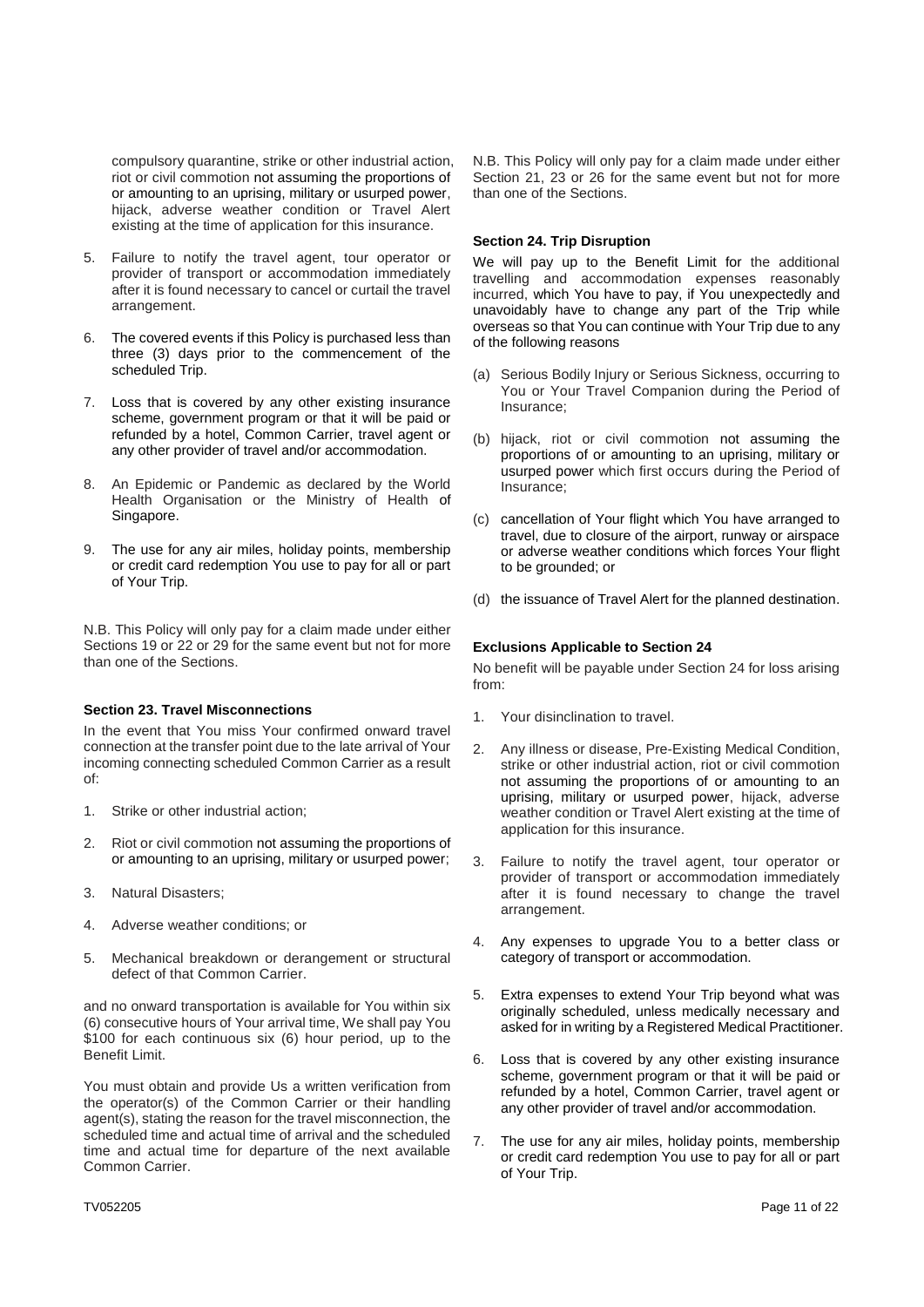#### **Section 25. Flight Overbooked**

In the event that You are denied from boarding a confirmed scheduled flight as indicated on the travel ticket due to overbooking whilst travelling out of Singapore and no alternative transportation is made available to You within six (6) consecutive hours of the boarding time indicated on the travel ticket, We shall pay You \$100 for each continuous six (6) hour period, up to the Benefit Limit.

You must obtain and provide to Us a written verification from the operator(s) of the Common Carrier or their handling agent(s), stating that You were denied from boarding a confirmed scheduled flight due to over-booking.

# **Section 26. Flight Diversion**

In the event of travelling on a scheduled flight whereby Your flight is diverted due to:

- (a) adverse weather
- (b) emergency medical treatment for a fellow passenger

which prevents You from continuing Your Trip and is delayed from arriving at the planned destination, We shall pay You \$100 for each continuous six (6) hour period, up to the Benefit Limit.

You must obtain and provide Us a written verification from the operator(s) of the Common Carrier or their handling agent(s), stating the reason for the flight diversion, the scheduled time and actual time of arrival and the scheduled time and actual time for departure of the next available Common Carrier.

N.B. This Policy will only pay for a claim made under either Section 21, 23 or 26 for the same event but not for more than one of the Sections.

#### **Section 27. Hijack of Common Carrier**

In the event the Common Carrier You are travelling in, is hijacked and You are confined in the Common Carrier, which prevented You from reaching Your scheduled destination, We shall pay You \$100 for each continuous six (6) hour period, up to the Benefit Limit.

#### **Exclusions Applicable to Section 27**

No benefit will be payable under Section 27:

- 1. For hijack occurring in countries, territories or areas located in Central or South America, Africa or any country, territory or area in which United Nation security forces are present and active.
- 2. Unless reported to the local police, where the hijack occurs, within twenty-four (24) hours of Your release and a local police report is obtained.

## **Section 28. Kidnap & Hostage**

In the event You are kidnapped and taken hostage against Your will during Your Trip whilst overseas with the intent of obtaining a ransom to secure Your release, We shall pay You \$500 for each continuous twenty-four (24) hours period, up to the Benefit Limit.

#### **Exclusions Applicable to Section 28**

No benefit will be payable under Section 28:

- 1. If the kidnap is performed by one of the Insured Person(s), Immediate Family Members, Travelling Companion, business partners/agent, Your employer or employees whether acting alone or colluding with others.
- 2. For kidnapping occurring in countries, territories or areas located in Central or South America, Africa or any country, territory or area in which United Nation security forces are present and active.
- 3. Unless reported to the local police, where the kidnap occurs, within twenty-four (24) hours of Your release and a local police report is obtained.

# **Section 29. Insolvency of Travel Agency**

We shall pay up to the Benefit Limit for loss of any irrecoverable travel deposits for transport and/or accommodation costs paid in advance by You in the event of necessary and unavoidable cancellation of the whole Trip by You arising from the Insolvency of a registered NATAS Travel Agent.

#### **Exclusions Applicable to Section 29**

No benefit will be payable under Section 29 for loss arising from:

- 1. Loss that is covered by any other existing insurance scheme, government program or that it will be paid or refunded by a hotel, Common Carrier, travel agent or any other provider of travel and/or accommodation.
- 2. Insolvency that occurred before the purchase of Your Policy.
- 3. Government regulations or control whether it's caused directly or indirectly.
- 4. If this Policy is purchased less than three (3) days prior to the commencement of the scheduled Trip.
- 5. Cancellation by the Common Carrier or any other provider of the travel and/or accommodation.
- 6. The use for any air miles, holiday points, membership or credit card redemption You use to pay for all or part of Your Trip.
- 7. Prepaid or non-refundable expenses for unused local excursions, tours, seminars, courses, theatre shows, theme parks, sporting events, concerts and any other charges not relating to transport and accommodation.

N.B. This Policy will only pay for a claim made under either Section 19, 22 or 29 for the same event but not for more than one of the Sections.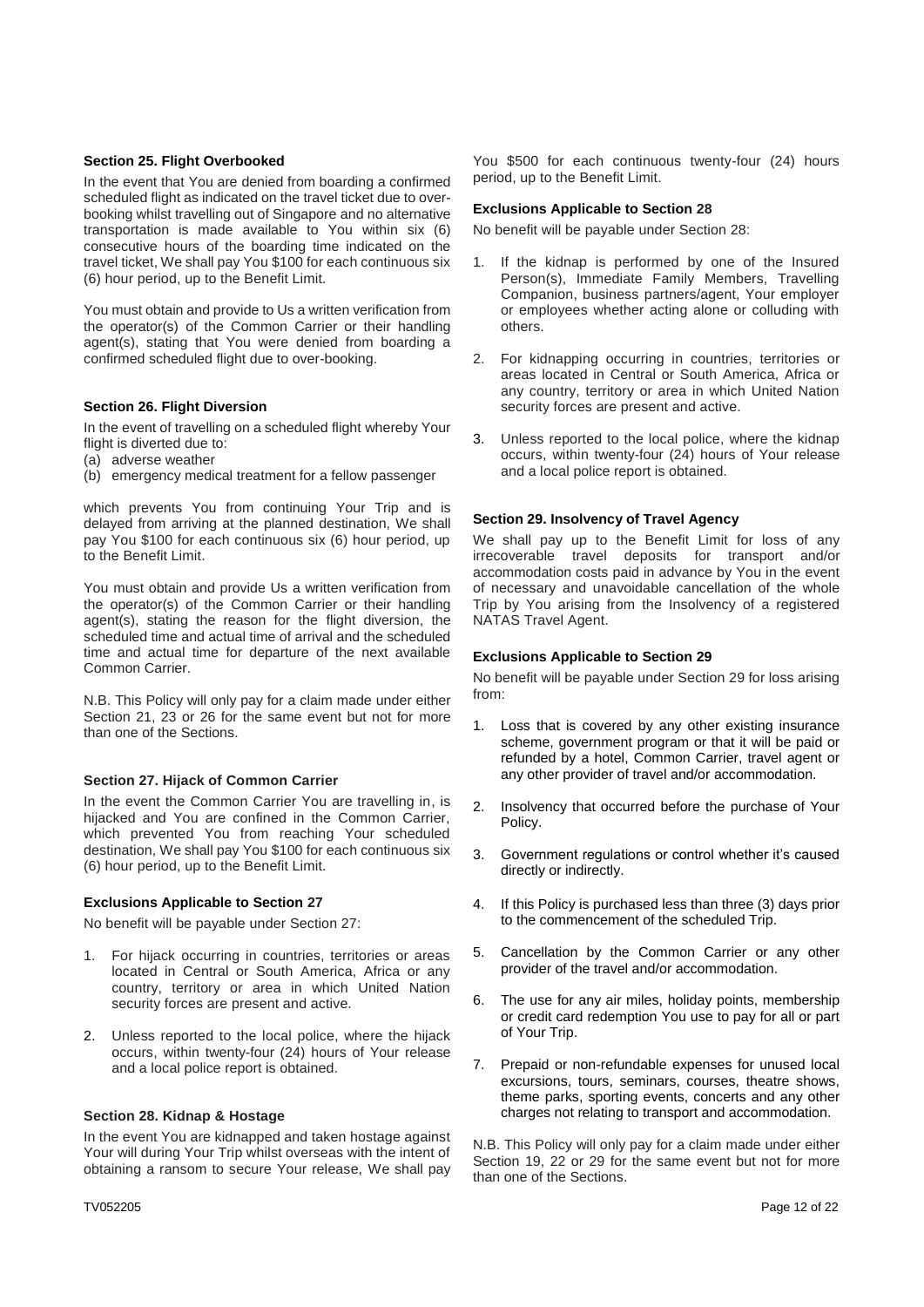#### **LIABILITY**

#### **Section 30. - Personal Liability**

We will indemnify You up to the Benefit Limit against: -

- 1. Legal liability to a third party arising outside Singapore and during the Period of Insurance as a result of:
	- (a) accidental Bodily Injury to a third party; or
	- (b) accidental loss of or damage to property belonging to a third party.
- 2. The third party's costs and expenses recoverable against You in respect of their claim for such Bodily Injury, loss of or damage to property belonging to the third party; and
- 3. Your costs and expenses incurred in dealing with such claim in respect of such legal liability with Our prior consent.

The total benefit payable under Section 29 shall not exceed the Benefit Limit.

#### **Exclusions Applicable to Section 30**

No claim will be payable under Section 30 for loss or damage or Bodily Injury arising directly or indirectly from, in respect of, or in consequence of:

- 1. Property belonging to You or in Your care, custody or control.
- 2. Employers' liability, contractual liability or liability to a member of Your family.
- 3. Any willful, malicious or unlawful act.
- 4. Pursuit of trade, business or profession.
- 5. Ownership or occupation of land or buildings (other than occupation only of any temporary residence).
- 6. Ownership, possession or use of vehicles, aircraft, watercraft, animals or firearms.
- 7. Legal costs resulting from any criminal proceedings.
- 8. The influence of intoxicating liquor or drugs.
- 9. (a) Asbestos, or
	- (b) Any actual or alleged asbestos related injury or damage involving the use, presence, existence, detection, removal, elimination or avoidance of asbestos or exposure or potential exposure to asbestos in whatever form or quantity.
- 10. Any activities and/or business conducted and/or transactions via the Internet, Intranet, Extranet and/or via Your own website, Internet site, web address and/or via the transmission of electronic mail or documents by electronic means.
- 11. (a) Seepage, pollution or contamination, provided always that this paragraph (a) shall not apply to liability for Bodily Injury or loss of or physical damage to or destruction of tangible property, or loss of use of such property damaged or destroyed, where such seepage, pollution or contamination is caused by a sudden, unintended and unexpected happening during the Period of Insurance.
	- (b) The cost of removing, nullifying or cleaning-up seeping, polluting or contaminating substances unless the seepage, pollution or contamination is caused by a sudden, unintended and unexpected happening during the Period of Insurance.
	- (c) Fines, penalties, punitive, aggravated or exemplary damages.

This Clause shall not extend this Policy to cover any liability which would not have been covered under this Policy had this Clause not been attached.

#### **LIFESTYLE**

#### **Section 31. Loss of Home Contents Due to Burglary**

We shall pay up to the Benefit Limit for loss of or damage to Home Contents as a result of burglary involving the use of forcible, violent and visible means to enter into or exit from the Home premises in Singapore and occurring whilst such premises are vacated during the Period of Insurance.

We shall have the right to opt to make payment, reinstate or repair any damaged article subject to due allowance of wear and tear and depreciation.

## **Exclusions Applicable to Section 31**

No benefit will be payable under Section 31 for:

- 1. Any loss not reported to the police within twenty-four (24) hours of its discovery.
- 2. Loss due to use of any key or duplicate thereof irrespective of whether such key belongs to You or not.
- 3. Loss caused or facilitated by the reckless or willful act of You or Your family members.

## **Section 32. Golfing "Hole in One"**

We shall pay up to the Benefit Limit for bar expenses if You achieve a "Hole in One" whilst playing golf on any recognized golf course outside Singapore and during the Period of Insurance, provided that You supply the bill of bar expenses with a properly authenticated certificate issued by the appropriate golf club and You are not a professional golfer.

#### **Section 33. Credit Card Protection**

If You suffer financial loss as a direct result of the fraudulent use of Your personal credit card(s) issued by a bank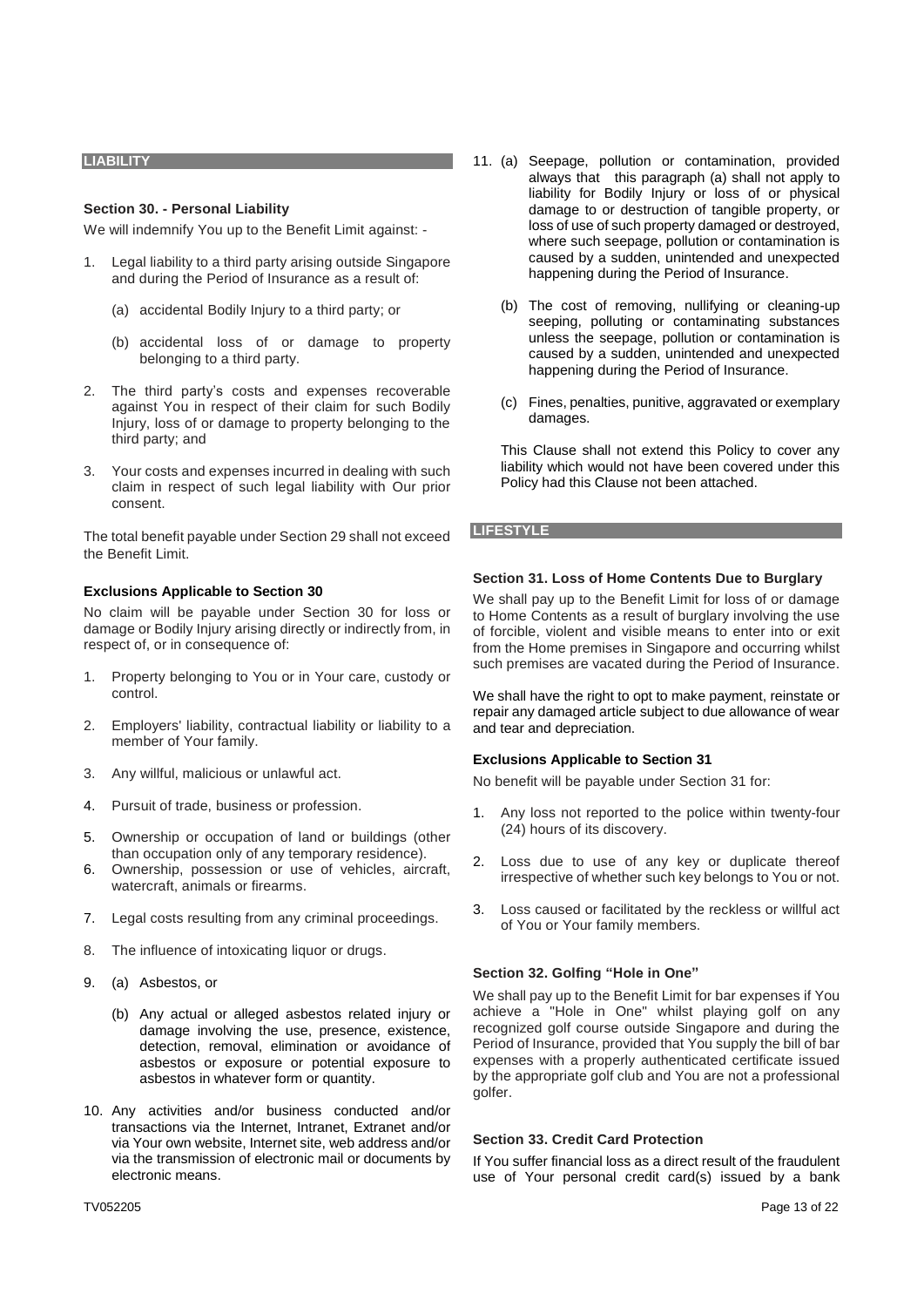operating in Singapore following its loss arising out of robbery, burglary or theft during the Trip. We will pay for any overseas unauthorized charges made with Your stolen personal credit card(s).

#### **Exclusions Applicable to Section 33**

No benefit will be payable under Section 33:

- 1. any loss or damage if a report is not made within twentyfour (24) hours of Your discovery of the theft and/or fraudulent use of Your personal credit card(s) to the bank or card issuer.
- 2. any loss or damage if a police report is not made within twenty-four (24) hours of Your discovery of the theft and/or fraudulent use of Your personal credit card(s).
- 3. any loss or damage if You could claim from the bank or issuer of Your personal credit card(s).
- 4. any loss of damage if You have not followed Your personal credit card issuer's terms and conditions.
- 5. any cash advance or withdrawal transactions.

#### **Section 34. Rental Car Excess**

We shall pay up to the Benefit Limit for any car rental excess payable by You under the rental car agreement in respect of loss or damage to the rental car due to an Accident or theft of the rental car during the rental period.

# **Exclusions Applicable to Section 34**

No benefit will be payable under Section 34:

- 1. If the rental car is not rented from a licensed rental agency.
- 2. If You are not the named driver or co-driver of the rental car.
- 3. If You do not hold a valid license to drive the rental car.
- 4. If a comprehensive motor insurance against loss or damage to the rental car during the rental period as part of the rental agreement is not taken up.
- 5. Any loss or damage caused by Your non adherence or violation to the requirements of the rental agreement, laws, rule and regulations of the country.
- 6. Any loss or damage arising from wear and tear, gradual deterioration, damage from insects or vermin, built-in faults, or faults or damage which are not obvious.

#### **ENHANCED MEDICAL BENEFITS**

**Section 35. - Overseas Medical Expenses due to COVID-19**

We will pay You up to the Benefit Limit, for the necessary COVID-19 related Medical Expenses incurred within thirty

(30) days from the date of the first treatment after You are being Diagnosed with COVID-19 during Your Trip.

#### **Exclusions Applicable to Section 35**

No benefit will be payable under Section 35:

- 1. If You have been Diagnosed with COVID-19 with or without displaying any symptoms but may not have required treatment.
- 2. For any breach or non-adherence to safety measures or guidelines.
- 3. For any medical treatment or aid obtained in Singapore.
- 4. For any surgery or medical treatment which, in the opinion of the Registered Medical Practitioner, can be reasonably delayed until Your return to Singapore or arrival in the country of final destination for travelers not returning to Singapore.
- 5. For any surgery or medical treatment for a Pre-Existing Medical Condition, which is not directly related to or arising from the COVID-19 infection.
- 6. For claims made for all COVID-19 related Medical Expenses incurred from the period that You are confirmed by a Registered Medical Practitioner as medically fit to be transferred to a quarantined facility but chooses to continue to stay in a Hospital.
- 7. For the additional cost of single or private room accommodation at a Hospital, where it is not specifically directed by the Registered Medical Practitioner as being necessary to contain any potential spread of COVID-19 infection.
- 8. For any elective treatment, aromatherapy, tonic medication, services provided by a health spa, massage parlour, convalescent or nursing home or any rehabilitation centre.
- 9. For the cost of prosthetic devices or visual or hearing aids.
- 10. If You are tested positive for any mandatory predeparture COVID-19 diagnostic test prior to Your Trip.
- 11. If You are not Fully Vaccinated.

## **Section 36. - Overseas Hospitalization Cash Benefit due to COVID-19**

In the event You are hospitalized after being Diagnosed with COVID-19 during Your Trip and is considered medically necessary by a Registered Medical Practitioner that You be hospitalized in an overseas Hospital to receive inpatient treatment, We will pay You \$100 for each continuous 24 hour period, up to the Benefit Limit.

N.B. This Policy will only pay for a claim made under either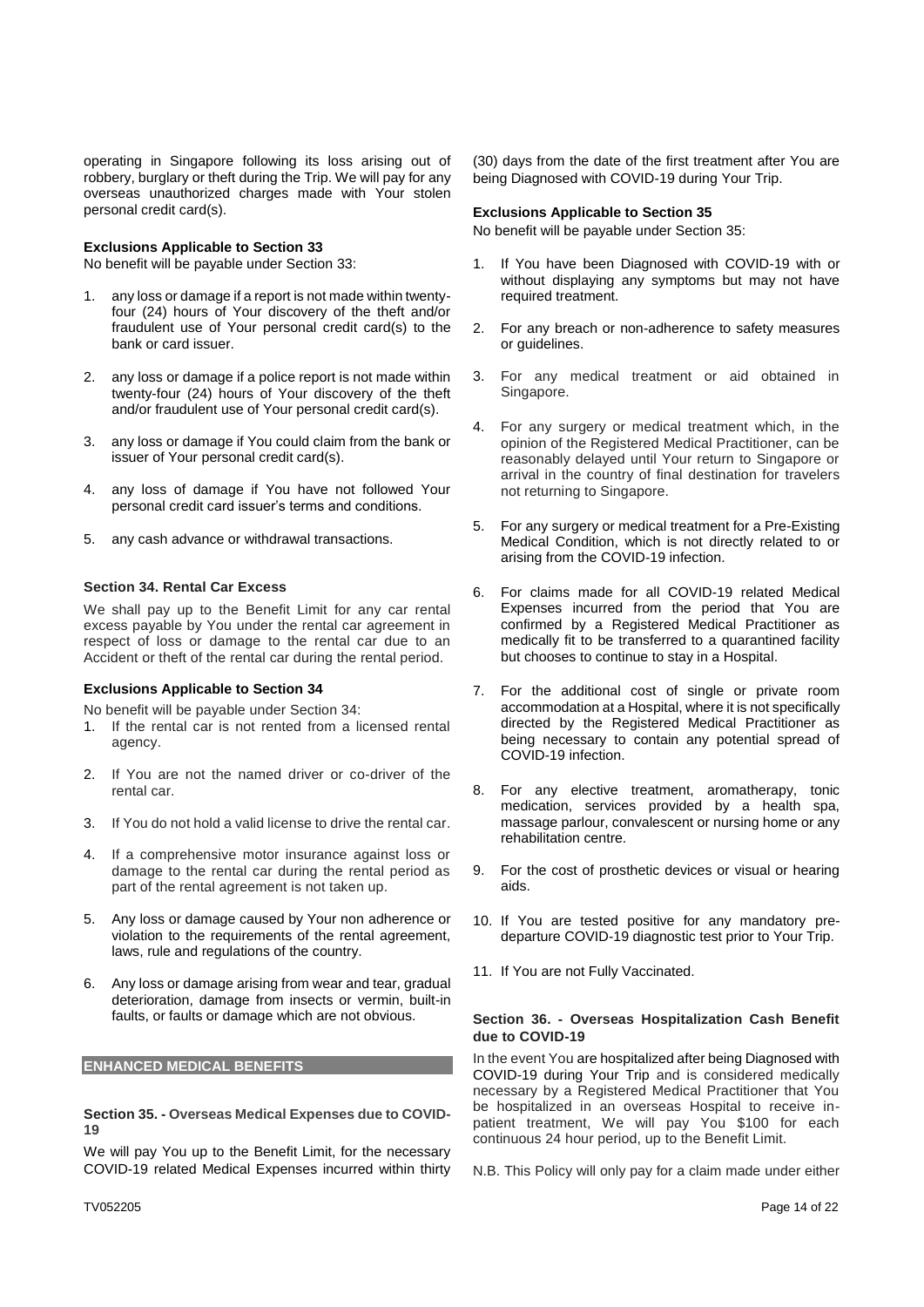Sections 36 or 37 for the same event but not for more than one of the Sections.

# **Exclusions Applicable to Section 36**

No benefit will be payable under Section 36:

1. If You are not Fully Vaccinated.

## **Section 37. - Overseas Quarantine Allowance due to COVID-19**

In the event that You are issued a Isolation Order by the relevant authorities or governing bodies after being Diagnosed with COVID-19 during Your Trip, We will pay You the Per Day Limit as per the following table based on Your Travel Insurance Plan for each continuous 24 hour period up to the Benefit Limit.

| <b>Travel Insurance Plan</b> | <b>Per Day Limit</b> |
|------------------------------|----------------------|
| Enhanced                     | \$50                 |
| Superior                     | \$100                |
| Premier                      | 150                  |

# **Exclusions Applicable to Section 37**

No benefit will be payable under Section 37:

- 1. For any quarantine or self-isolation orders that are mandated by the government for all travelers arriving into the country.
- 2. For any quarantine not within the Period of Insurance.
- 3. If You are tested positive for any mandatory predeparture COVID-19 diagnostic test prior to Your Trip.
- 4. If You are not Fully Vaccinated.

N.B. This Policy will only pay for a claim made under either Sections 36 or 37 for the same event but not for more than one of the Sections.

# **Section 38. - Repatriation of Mortal Remains due to COVID-19**

In the event of Your death as a direct result of contracting COVID-19 during the Trip, Our appointed assistance company will arrange for the transportation of the return of Your mortal remains to Singapore, and We shall pay such expenses incurred up to the Benefit Limit.

This Section is not applicable to Insured Person(s) who are above the age of eighty-four (84) years old.

# **Exclusions Applicable to Section 38**

No benefit will be payable under Section 38:

For expenses for a service not approved and arranged by Us or Our appointed assistance company.

- 2. If You are tested positive for any mandatory predeparture COVID-19 diagnostic test prior to Your Trip.
- 3. If You are not Fully Vaccinated.

# **Section 39. - Emergency Medical Evacuation due to COVID-19**

In the event You are Diagnosed with for COVID-19 and if judged by Our appointed assistance company that it is medically appropriate to move You to another location for medical treatment or to return You to Singapore, Our appointed assistance company shall arrange for the mode of evacuation, based on the medical severity of Your condition and We shall pay such expenses incurred, up to the Benefit Limit.

You and the persons acting on Your behalf will be required to provide details of insurance such as name, identification / passport number, Policy number, etc.

This Section is not applicable to Insured Person(s) who are above the age of eighty-four (84) years old.

# **Exclusions Applicable to Section 39**

No benefit will be payable under Section 39:

- 1. For evacuation expenses incurred for services provided by another party for which You are not liable to pay, or any expenses already included in the cost of a scheduled Trip.
- 2. For expenses for a service not approved and arranged by Us or Our appointed assistance company except in the event that You or Your Travel Companions cannot notify Us or Our appointed assistance company during an emergency medical situation for reasons beyond Your control. Such expenses incurred shall be subjected to Our review and reimbursed up to the amount which Our appointed assistance company would have incurred for services provided under the same circumstances.
- 3. For any treatment performed or ordered by a person who is not a Registered Medical Practitioner.
- 4. For any surgery or medical treatment which, in the opinion of the Registered Medical Practitioner, can be reasonably delayed until Your return to Singapore or arrival in the country of final destination for travelers not returning to Singapore.
- 5. If You are tested positive for any mandatory predeparture COVID-19 diagnostic test prior to Your Trip.
- 6. If You are not Fully Vaccinated.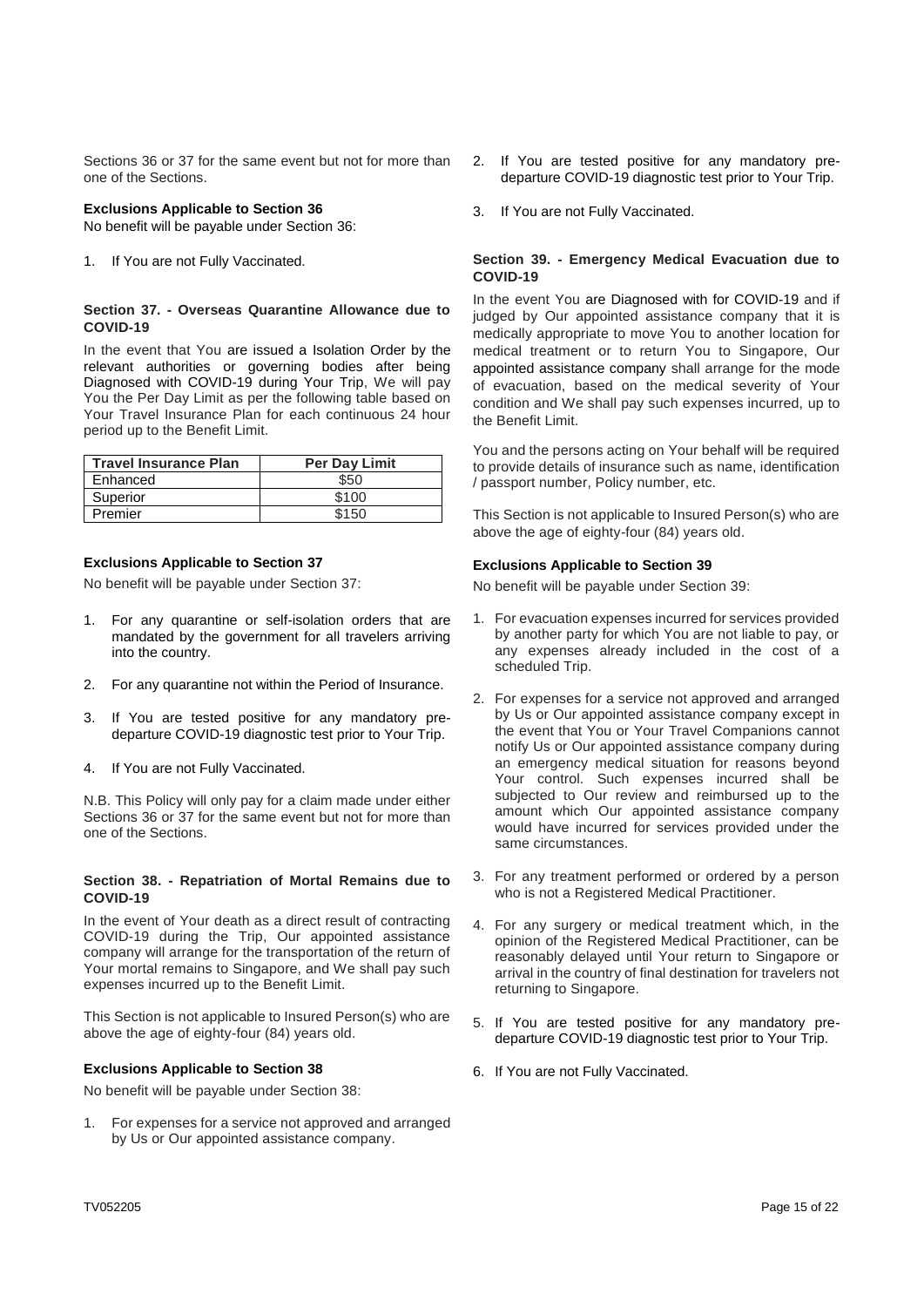#### **ENHANCED TRAVEL INCONVENIENCE**

#### **Section 40. - Trip Cancellation due to COVID-19**

We shall pay up to the Benefit Limit for loss of and/or forfeiture of deposits or charges paid in advance or contracted to be paid by You in the event of necessary and unavoidable cancellation of the whole Trip by You arising from:

- i. You or Your Travel Companion are Diagnosed with COVID-19 and confirmed by a Registered Medical Practitioner; or
- ii. Death or hospitalization of Your Immediate Family Member due to COVID-19;

The effective date of the above cover shall commence within thirty (30) days before the date of commencement of the scheduled Trip.

Once You cancel the Trip and a claim is made under Section 40 for Trip Cancellation due to COVID-19, the Policy will terminate immediately.

N.B. This Policy will only pay for a claim made under either Sections 40 or 41 for the same event but not for more than one of the Sections.

#### **Exclusions Applicable to Section 40**

No benefit will be payable under Section 40 for loss arising from the following:

- 1. Loss that is covered by any other existing insurance scheme, government program or that it will be paid or refunded by a hotel, Common Carrier, travel agent or any other provider of travel and/or accommodation.
- 2. Your disinclination to travel, change of mind or fear of traveling.
- 3. Failure to notify the travel agent, tour operator or provider of transport or accommodation immediately after it is found necessary to cancel or curtail the travel arrangement.
- 4. You, Your Travel Companion and/or Immediate Family Member being diagnosed or suspected to be infected with COVID-19 at the time of application for this insurance.
- 5. Any airport taxes and administration fees included in the cost of your flights.
- 6. Any positive diagnosis of COVID-19 within 14 days of the Issue Date as indicated in the Policy Schedule or Endorsement Letter for the purpose of changing Your Travel Insurance Plan or the addition of Insured Person to Your Policy.
- 7. The use for any air miles, holiday points, membership or credit card redemption You use to pay for all or part of

Your Trip.

8. You are not Fully Vaccinated.

#### **Section 41. - Travel Postponement due to COVID-19**

We will pay up to the Benefit Limit of reasonable administrative charges which You are legally liable to pay to postpone the Trip in the event of necessary and unavoidable postponement of the whole Trip by You arising from:

- i. You or Your Travel Companion are Diagnosed with COVID-19 and confirmed by a Registered Medical Practitioner; or
- ii. Death or hospitalization of Your Immediate Family Member due to COVID-19;

This coverage is effective only if this Policy is purchased before You become aware of any circumstances which could lead to the postponement of Your Trip and within thirty (30) days before the date of commencement of the scheduled Trip.

Once You postpone the Trip and a claim is made under Section 41 for Travel Postponement due to COVID-19, the Policy will terminate immediately.

#### **Exclusions Applicable to Section 41**

No benefit will be payable under Benefit 41 for loss arising from the following:

- 1. Loss that is covered by any other existing insurance scheme, government program or that it will be paid or refunded by a hotel, Common Carrier, travel agent or any other provider of travel and/or accommodation.
- 2. Your disinclination to travel, change of mind or fear of traveling.
- 3. Failure to notify the travel agent, tour operator or provider of transport or accommodation immediately after it is found necessary to cancel or curtail the travel arrangement.
- 4. You, Your Travel Companion and/or Immediate Family Member being diagnosed or suspected to be infected with COVID-19 at the time of application for this insurance.
- 5. Any airport taxes and administration fees included in the cost of your flights.
- 6. Any positive diagnosis of COVID-19 within 14 days of the Issue Date as indicated in the Policy Schedule or Endorsement Letter for the purpose of changing Your Travel Insurance Plan or the addition of Insured Person to of Your Policy.
- 7. The use for any air miles, holiday points, membership or credit card redemption You use to pay for all or part of Your Trip.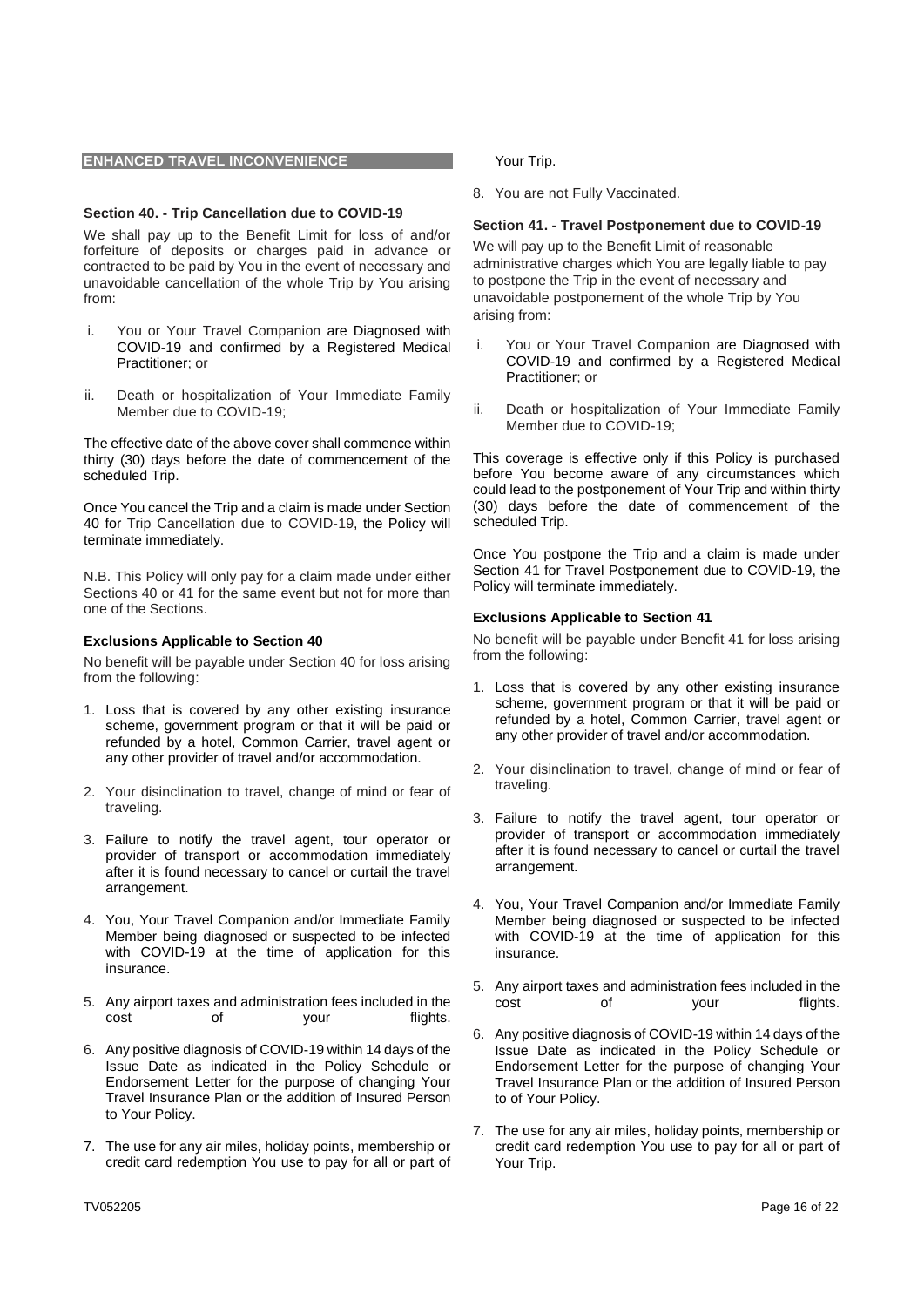# 8. You are not Fully Vaccinated.

N.B. This Policy will only pay for a claim made under either Sections 40 or 41 for the same event but not for more than one of the Sections.

## **Section 42. - Trip Curtailment due to COVID-19**

We shall pay up to the Benefit Limit for:

- 1. the unused portion of irrecoverable prepaid tour fares or transport or accommodation costs included in the Trip; or
- 2. additional travelling (economy air ticket) and accommodation expenses reasonably incurred to extend Your stay outside Singapore

arising from necessary and unavoidable Curtailment of the planned Trip as a direct result of:

- i. You or Your Travel Companion are Diagnosed with COVID-19 during the Trip and confirmed by a Registered Medical Practitioner;
- ii. Death or hospitalization of Your Immediate Family Member due to COVID-19.

Provided that if the original return ticket is not valid for the return, You shall surrender any unused portion of the return ticket to Us.

You are only allowed one claim under section 42 and only up to the Benefit Limit.

## **Exclusions Applicable to Section 42**

No benefit will be payable under Section 42 for loss arising from the following:

- 1. Loss that is covered by any other existing insurance scheme, government program or that it will be paid or refunded by a hotel, Common Carrier, travel agent or any other provider of travel and/or accommodation.
- 2. Your disinclination to travel, change of mind or fear of traveling.
- 3. Failure to notify the travel agent, tour operator or provider of transport or accommodation immediately after it is found necessary to cancel or curtail the travel arrangement.
- 4. You, Your Travel Companion and/or Immediate Family Member being diagnosed or suspected to be infected with COVID-19 at the time of application for this insurance.
- 5. Any airport taxes and administration fees included in the cost of your flights.
- 6. You testing positive for any mandatory pre-departure COVID-19 diagnostic test prior to Your Trip.
- 7. The use for any air miles, holiday points, membership or

credit card redemption You use to pay for all or part of Your Trip.

8. You are not Fully Vaccinated.

## **GENERAL CONDITIONS**

(Applicable to the whole Policy)

**1. Addition of Insured Person (Applicable to Annual Multi-Trip Policy Only)**

No person added to any group in the Policy Schedule shall be covered under this Policy unless such person is specifically named as Insured Person and evidenced by a written endorsement to this Policy. Additional premium will be charged for each additional Insured Person included under this Policy after the commencement of the Period of Insurance or at the time of renewal of the Policy.

## **2. Automatic Extensions**

If You are unable to return to Singapore before the expiry date of the Period of Insurance as stated in the Policy Schedule, due to:

- a. Your confinement in an overseas Hospital and/or quarantined under the written advice of a Registered Medical Practitioner due to Bodily Injury or Sickness arising from a cause covered under this Policy; or
- b. the scheduled Common Carrier in which You are travelling is delayed due to reasons beyond Your control.

Your Policy will be automatically extended by fourteen (14) days from the expiry date without additional premium.

## **3. Cancellation Refund**

(a) For Single Return Trip policy We may cancel the Policy at any time by giving seven (7) working days notification in writing to You at Your last known address.

You may cancel the Policy before the start of Your Trip and We will refund You the premium You have paid less \$25 for administrative charge. We will not refund You if any refund premium is less than \$5 or a claim has been made under the Policy.

(b) For Annual Multi-Trip Policy

We may cancel the Policy at any time by giving seven (7) working days notification in writing to You at Your last known address. We will return the pro rata portion of the premium for the unexpired part of the Period of Insurance due to You provided no claim has been made under the Policy.

You may cancel the Policy at any time by giving seven (7) working days notification in writing to Us provided no claim has been made under the Policy. You will be entitled to a return of premium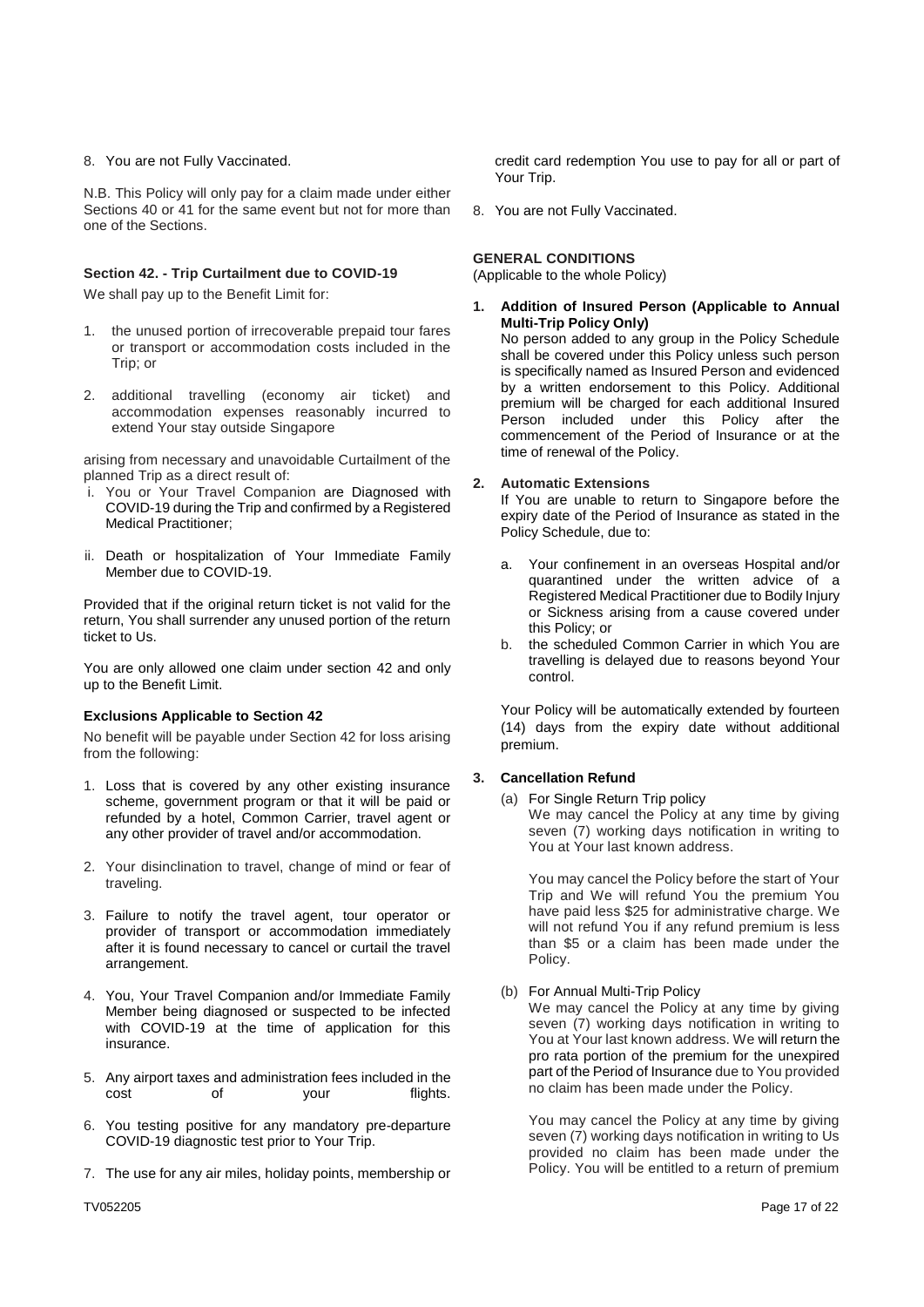| subject to the short period rates for the period the |
|------------------------------------------------------|
| Policy has been in force as follows:                 |

| Period of Coverage<br>(Not Exceeding) | Premium Refund (%<br>of Annual Premium) |
|---------------------------------------|-----------------------------------------|
| 2 months                              | 60%                                     |
| 3 months                              | 50%                                     |
| 4 months                              | 40%                                     |
| 5 months                              | 30%                                     |
| 6 months                              | 20%                                     |
| Exceeding 6 months                    | 0%                                      |

## **4. Currency**

All amounts shown are in Singapore dollars. All claims will be paid in Singapore dollars. For claims incurred in a foreign currency, We will convert the foreign currency amount into Singapore dollars at a foreign currency rate to be determined by Us.

# **5. Contracts (Rights of Third Parties) Act**

A person who is not a party to this Policy contract shall have no right under the Contracts (Rights of Third Parties) Act to enforce any of its terms.

# **6. Data Privacy**

It is hereby declared that as a condition precedent to Our liability, You have agreed that any personal information in relation to You provided by or on behalf of You to Us may be held, used and disclosed to enable Us or individuals / organisations associated with Us or any independent third party (within or outside of Singapore) to:

- (a) process and assess the Insured's application or any matter arising from the Policy Schedule and any other application for insurance cover and/or
- (b) provide all services related to this Policy.

## **7. Declaration**

The validity of this Policy is subject to the condition precedent that:

- a. for the risk insured, You have never had any insurance terminated in the last twelve (12) months due solely or in part to a breach of any premium payment condition; or
- b. if You have declared that You have breached any premium payment condition in respect of a previous policy taken up with another insurer in the last twelve (12) months:
	- i. You have fully paid all outstanding premium for time on risk calculated by the previous insurer based on the customary short period rate in respect of the previous policy; and
	- ii. a copy of the written confirmation from the previous insurer to this effect is first provided by You to Us before cover incepts.

# **8. Dispute Resolution**

Any dispute arising out of or in connection with Your

Policy, including any question regarding its existence, validity or termination shall be referred to the Financial Industry Disputes Resolution Centre Ltd (FIDReC).

If the dispute or any part of the dispute cannot be referred to or dealt with by FIDReC, or if You do not accept the decision of the FIDReC Adjudicator, the dispute shall be referred to and finally resolved by arbitration administered by the Singapore International Arbitration Centre ("SIAC") in accordance with the Arbitration Rules of the SIAC ("SIAC Rules") for the time being in force, which rules are deemed to be incorporated by reference in this condition. The seat of the arbitration shall be Singapore.

The Tribunal shall consist of one (1) arbitrator.

The language of the arbitration shall be English.

# **9. Duplication of Cover**

We shall not cover You under more than one travel insurance policy underwritten by Us for the same Trip. In the event that You are covered under more than one such policy, We will consider You to be insured under the policy first issued and will refund any duplicate insurance premium payment, which may have been made by or on behalf of You.

# **10. Duty of Care**

You must exercise reasonable care to prevent Accidents, Bodily Injury, Sickness, loss or damage.

# **11. Family Plan Definition For Single Trip**

Family shall comprise of:

- a. One (1) Adult and any number of the Adult's Child(ren) or Grandchild(ren); or
- b. Two (2) Adults who need not be related to each other and any number of the Adult's Child(ren) or Grandchild(ren).

Grandchild(ren) must be unemployed and unmarried and above three (3) months old but below eighteen (18) years or up to twenty-five (25) years of age, if studying full time in a recognized institution of higher learning at the commencement of this insurance. Age is calculated as at last birthday.

# **For Annual Policy**

Family shall comprise of:

- a. One (1) Adult and any number of the Adult's Child(ren); or
- b. Two (2) Adults who are husband and wife and any number of their Child(ren).

The Family must depart from and return to Singapore together at the same time.

## **12. Fraud, Misstatement or Concealment**

Any fraud, misstatement or concealment in respect of this insurance or of any claim hereunder shall render this Policy null and void and any benefit due hereunder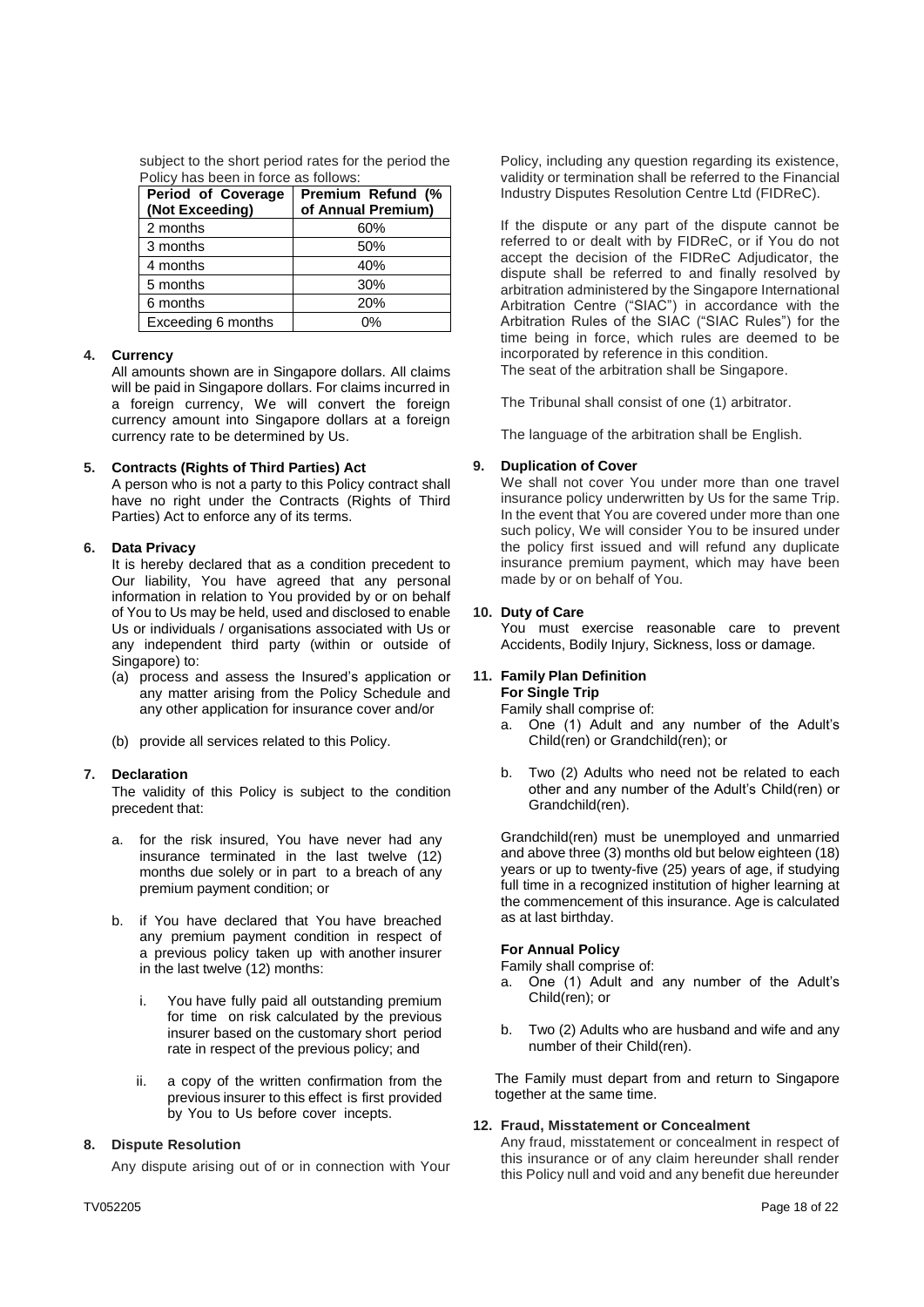shall be or become forfeited.

#### **13. Governing Law**

Any interpretation of this Policy relating to its construction, validity or operation shall be made in accordance with the Laws of Singapore.

#### **14. Other Insurance**

If at the time any claim arises under this Policy there is any other insurance policy effected by or on behalf of You with other insurance company covering the same loss, damage, expenses or liability, We shall not be liable to pay or contribute more than its ratable proportion of any claim for such loss, damage, expense or liability. This condition is not applicable to Section 10.

#### **15. Payment Before Cover Warranty**

- a. The premium due must be paid to the Us (or the intermediary through whom this Policy or Bond was effected) on or before the effective date ("the effective date") or the renewal date of the coverage. Payment shall be deemed to have been effected to Us or the intermediary when one of the following acts takes place:
	- i. Cash or honoured cheque for the premium is handed over to Us or the intermediary;
	- ii. A credit or debit card transaction for the premium is approved by the issuing bank;
	- iii. A payment through an electronic medium including the internet is approved by the relevant party;
	- iv. A credit in favour of Us or the intermediary is made through an electronic medium including the internet.
- b. In the event that the total premium due is not paid to the Us (or the intermediary through whom this Policy or Bond was effected) on or before the inception date or the renewal date, then the insurance shall not attach and no benefits whatsoever shall be payable by Us. Any payment received thereafter shall be of no effect whatsoever as cover has not attached.
- c. Premium Payment
	- i. The payment of the premium when it is due will ensure the continuance of the Policy in force until the next premium is due;
	- ii. This Policy will be renewed upon the payment of the premium when it is due either on a monthly or annual basis as applicable and stated in the Policy Schedule unless prior written notice of cancellation has been given in accordance with General Condition 3 or the Policy has otherwise been terminated.

## **16. Payments of Benefits**

All benefits payable under this Policy shall be paid to You or Your legal representative or Your beneficiary (if

any), or otherwise to Your estate in the event of death. Any payment made by Us in accordance with this condition shall in all cases be deemed final and a complete discharge of all Our liability.

#### **17. Recovery From Other Sources**

If at the time any claim arises under this Policy, You are able to seek recovery to be paid or refunded by other sources, including but not limited to government program, a hotel, Common Carrier, travel agent or any other provider of travel and/or accommodation, for the same loss, damage, expenses or liability covered under this Policy, We shall not be liable to pay or contribute more than its ratable proportion of any claim for such loss, damage, expense or liability.

# **18. Renewal of Your Policy**

**(Applicable to Annual Multi-Trip Policy Only)** This Policy will be automatically renewed by Us on the expiry date of the Period of Insurance shown in the Policy Schedule with no renewal notice given to You that the Policy is due for renewal upon satisfaction of the following:

- a) Payment of the premium under General Condition 15;
- b) There is no prior written notice of cancellation given in accordance with General Condition 3 before the expiry date of the Period of Insurance shown in the Policy Schedule; and
- c) The Policy has not been otherwise terminated

No renewal policy will be issued and the current Policy that You hold is the evidence of valid cover, unless otherwise notified.

Before renewal of this Policy, You must notify Us of any Sickness, or physical impairment or infirmity of which You have become aware of during the preceding Period of Insurance.

#### **19. Sanction Clause**

Notwithstanding any provision to the contrary within this Policy or any endorsement thereto, this insurance shall, in no case, be deemed to provide cover and be liable to pay any claim or provide any benefit hereunder to the extent that the provision of such cover, payment of such claim or provision of such benefit would expose Us to any sanction, prohibition or restriction under United Nations resolutions or the trade or economic sanctions, laws or regulations of the European Union or United Kingdom, United States of America or Singapore.

#### **20. Subrogation**

You shall at Our expense do and concur in doing and permit to be done all such acts and things as may be necessary or reasonably required by Us for the purpose of enforcing any rights and remedies or of obtaining relief or indemnity from other parties to which We shall be or would become entitled to or subrogated upon its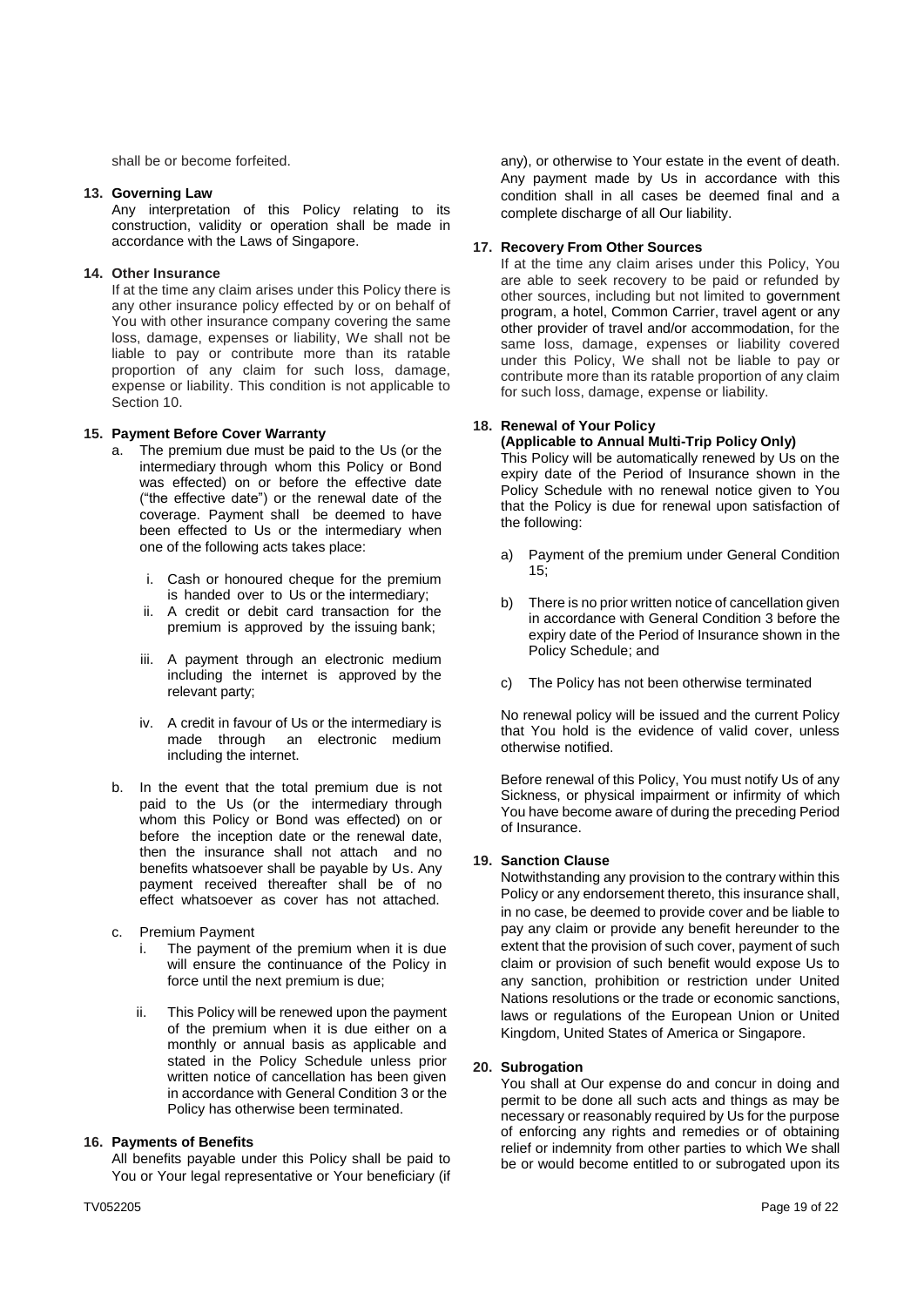paying for or making good any loss destruction or damage under this Policy whether such acts and things shall be or become necessary or required before or after their indemnification by Us.

# **CLAIMS CONDITIONS**

(Applicable to the whole Policy)

- Written notice of Accidents, or any other events which may give rise to a claim under this Policy shall be given to Us within thirty (30) days of the Accident and/or event. You shall at Your own expense supply Us with full particulars in writing of the loss or damage and give all necessary information, documents, evidence and assistance as We may reasonably require for investigating or verifying a claim.
- 2. Except with Our written consent, You shall not make any promise, offer, payment or admission of liability to a third party in respect of any third party claim. We shall be entitled to conduct all proceedings arising out of or in connection with claims in Your name and to instruct solicitors of Our own choice for this purpose. You shall give such information and assistance as We may require from time to time.
- 3. We shall have full discretion in the conduct, of any proceedings or the settlement of any claim.
- 4. In the event of Your death, We shall have the right, at Our own expense, to conduct a post mortem.

# **GENERAL EXCLUSIONS**

(Applicable to the whole Policy)

Unless otherwise expressly stated or extended in the Policy, this Policy does not insure any destruction of or damage to any property or any consequential loss or any legal liability or any Bodily Injury, illness or disease and death to any person directly or indirectly caused by, or contributed to, or arising from:

- 1. Any kind of race or sport where You are being engaged in a professional capacity or where You would or could earn any remuneration, donation, sponsorship, award or certificate of any kind from engaging in such kind of sport, racing other than on foot, motor rallies and competitions.
- 2. Suicide, attempted suicide or self-inflicted injury,
- 3. Pregnancy, miscarriage, childbirth or abortion and their complications or fertility, sub-fertility or assisted conception operation.
- 4. You being under the influence of intoxicating liquor or the use of drugs or medications (other than taken under a prescription by a Registered Medical Practitioner and not for the treatment of drug addiction), volunteered exposure to needless peril (except in an attempt to save human life).
- 5. Venereal disease, HIV (Human Immuno Deficiency Virus) and/or any HIV related illness including AIDS (Acquired Immune Deficiency Syndrome) and/or any mutant derivatives or variations of this however caused.
- 6. You proceeding with the Trip against the advice of a Registered Medical Practitioner.
- 7. An Epidemic or Pandemic as declared by the World Health Organisation or the Ministry of Health of Singapore, except for COVID-19 cover under Sections 35, 36, 37, 38, 40, 41 and 42.
- 8. You engaging in naval, military, air force, civil defence or police services or operations, testing of any kind of conveyance, being employed as a manual worker, whilst engaged in off-shore or in mining, aerial photography or handling of explosives, ammunitions or firearms.
- 9. Any Pre-Existing Medical Condition of Yours.
- 10. Mental and nervous or sleep disorders, including but not limited to insanity or any diagnosed psychological or psychiatric disorder, anxiety or depression.
- 11. Any willful, malicious, criminal or unlawful acts committed by You and/or any person acting on Your behalf.
- 12. Flying or other aerial activities except travelling as a fare paying passenger in a properly licensed, regular scheduled commercial airline operating between established and licensed commercial airports.
- 13. Rafting or canoeing involving white water rapids, bungee jumping, jet skiing, ski racing, backcountry skiing or off-piste skiing, ski jumping, hang gliding, parasailing, the use of bobsleigh or skeleton, hunting, pot-holing, trekking (including mountain trekking) above three thousand (3,000) metres, mountaineering or rock climbing that ordinarily requires the use of ropes or guides and any other Extreme Sports.
- 14. Underwater activities involving artificial breathing apparatus. This exclusion does not apply to leisure scuba diving under the supervision of a qualified diving instructor, if You hold a PADI certification, and the maximum depth of the dive does not exceed the maximum depth limit under Your certification or thirty (30) metres, whichever is shallower.
- 15. Manual work of any kind unless You have informed Us when applying for the insurance and it is accepted by Us in writing.
- 16. Your negligence or Your failure to take due and reasonable care and precautions to safeguard and secure Your properties.
- 17. Taking part in expeditions or the crewing of a vessel from one country to another or engaging in active service in the armed forces of any nation.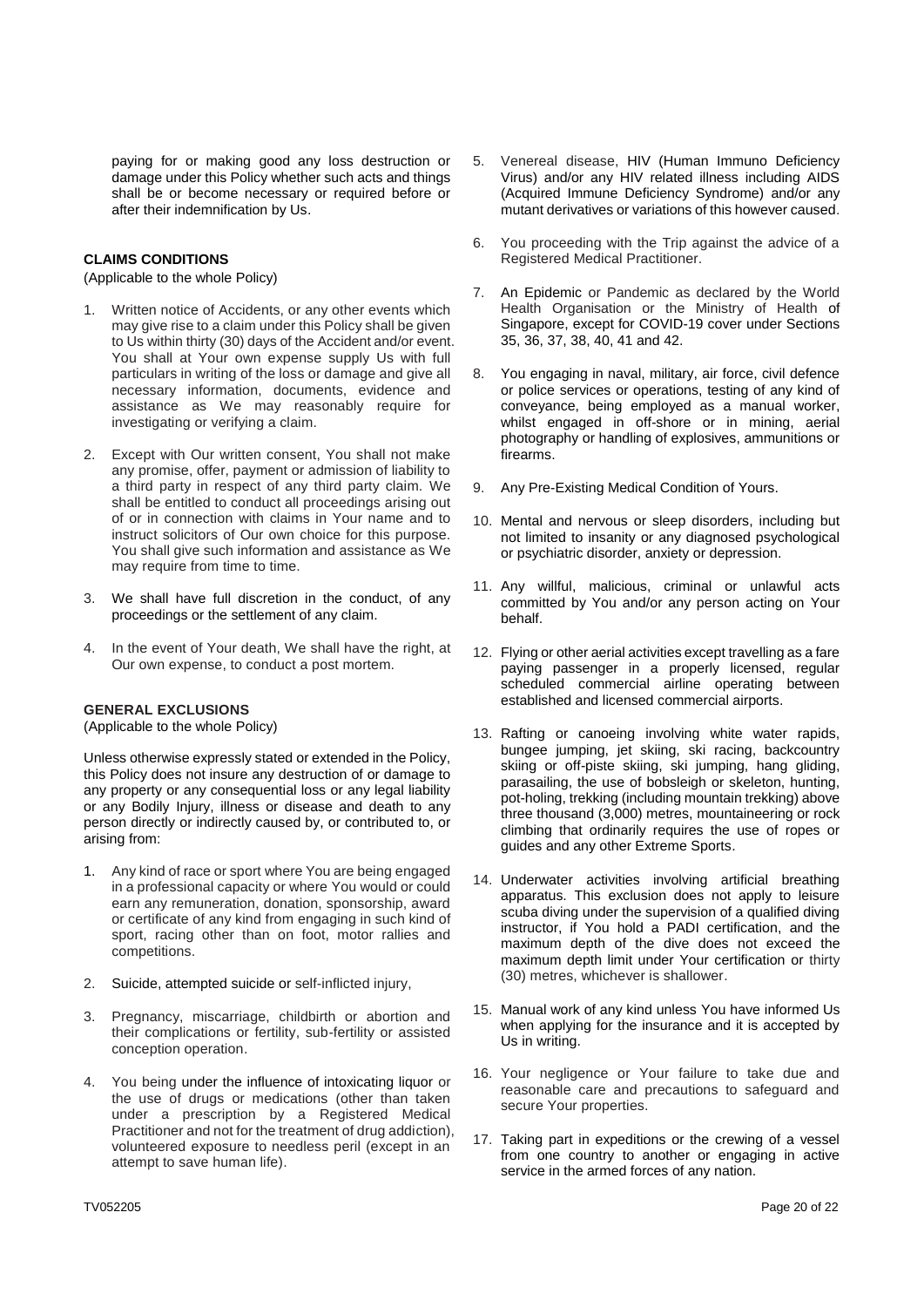- 18. Any event or circumstance that was made know to You at the time of arranging the Trip and/or effecting this insurance, either through the transport or accommodation provider or through media reports or through a travel advisory issued by an authority (local or foreign), which threaten Your health, safety or leads to the disruption of Your Trip.
- 19. (a) war, invasion, acts of foreign enemies, hostilities or warlike operations (whether war be declared or not), civil war, mutiny, rebellion, revolution, insurrection, conspiracy, civil commotion assuming the proportions of or amounting to an uprising, military or usurped power; or
	- (b) any Nuclear, Chemical, Biological Terrorism.

"Nuclear, Chemical, Biological Terrorism" shall mean the use of any nuclear weapon or device or the emission, discharge, dispersal, release, or escape of any solid, liquid or gaseous Chemical agent and/or Biological agent during the period of this insurance by any person or group(s) of persons, whether acting alone or on behalf of or in connection with any organisation(s) or government(s), committed for political, religious or ideological purposes or reasons including the intention to influence any government and/or to put the public, or any section of the public, in fear.

This endorsement also excludes loss, damage, cost or expense of whatsoever nature directly or indirectly caused by, resulting from or in connection with any action taken in controlling, preventing, suppressing or in any way relating to (a) and/or (b) above.

If We allege that by reason of this exclusion, any loss, damage, cost or expense is not covered by this insurance the burden of proving the contrary shall be upon You.

- 18. Nuclear weapons material or ionizing radiation or contamination by radioactivity from any nuclear fuel or from any nuclear waste from the combustion of nuclear fuel. For the purpose of this Exception, combustion shall include any self-sustaining process of nuclear fission.
- 19. (a) permanent or temporary dispossession resulting from confiscation nationalisation commandeering or requisition by any lawfully constituted authority and/or
	- (b) permanent or temporary dispossession of any property resulting from the unlawful occupation or possession of such property by any person

provided that We are not relieved of any liability to You in respect of physical damage to the property insured occurring before dispossession or during temporary dispossession which is otherwise covered by this Policy

(c) the destruction of property by order of any public authority

In any action suit or other proceeding where We allege that by reason of the provisions above any loss destruction or damage is not covered by this insurance the burden of proving that such loss destruction or damage is covered shall be upon You.

20. Property damage covered under this Policy shall mean physical damage to the substance of property.

Physical damage to the substance of property shall not include damage to data or software, in particular any detrimental change in data, software or computer programs that is caused by a deletion, a corruption or a deformation of the original structure.

Consequently, the following are excluded from this Policy:

- (a) Loss of or damage to data or software, in particular any detrimental change in data, software or computer programs that is caused by a deletion, a corruption or a deformation of the original structure, and any business interruption losses resulting from such loss or damage. Notwithstanding this exclusion, loss of or damage to data or software which is the direct consequence of insured physical damage to the substance of property shall be covered.
- (b) Loss or damage resulting from an impairment in the function, availability, range of use or accessibility of data, software or computer programs, and any business interruption losses resulting from such loss or damage.

The Policy does not insure loss or damage to property, which is already specifically insured under other policies of insurance.

# **POLICY OWNERS' PROTECTION SCHEME**

This policy is protected under the Policy Owners' Protection Scheme which is administered by the Singapore Deposit Insurance Corporation (SDIC). Coverage for Your policy is automatic and no further action is required from You. For more information on the types of benefits that are covered under the scheme as well as the limits of coverage, where applicable, please contact HL Assurance Pte. Ltd. or visit the GIA or SDIC websites (www.gia.org.sg or www.sdic.org.sg).

# **CARING FOR OUR CUSTOMERS**

HL Assurance Pte. Ltd. will make every effort to provide a high level of service expected by all Our policyholders. If on any occasion Our service falls below the standard of Your expectation, the procedure below explains what You can do: Your first point of contact should always be Your insurance agent or broker. Alternatively, You may submit Your